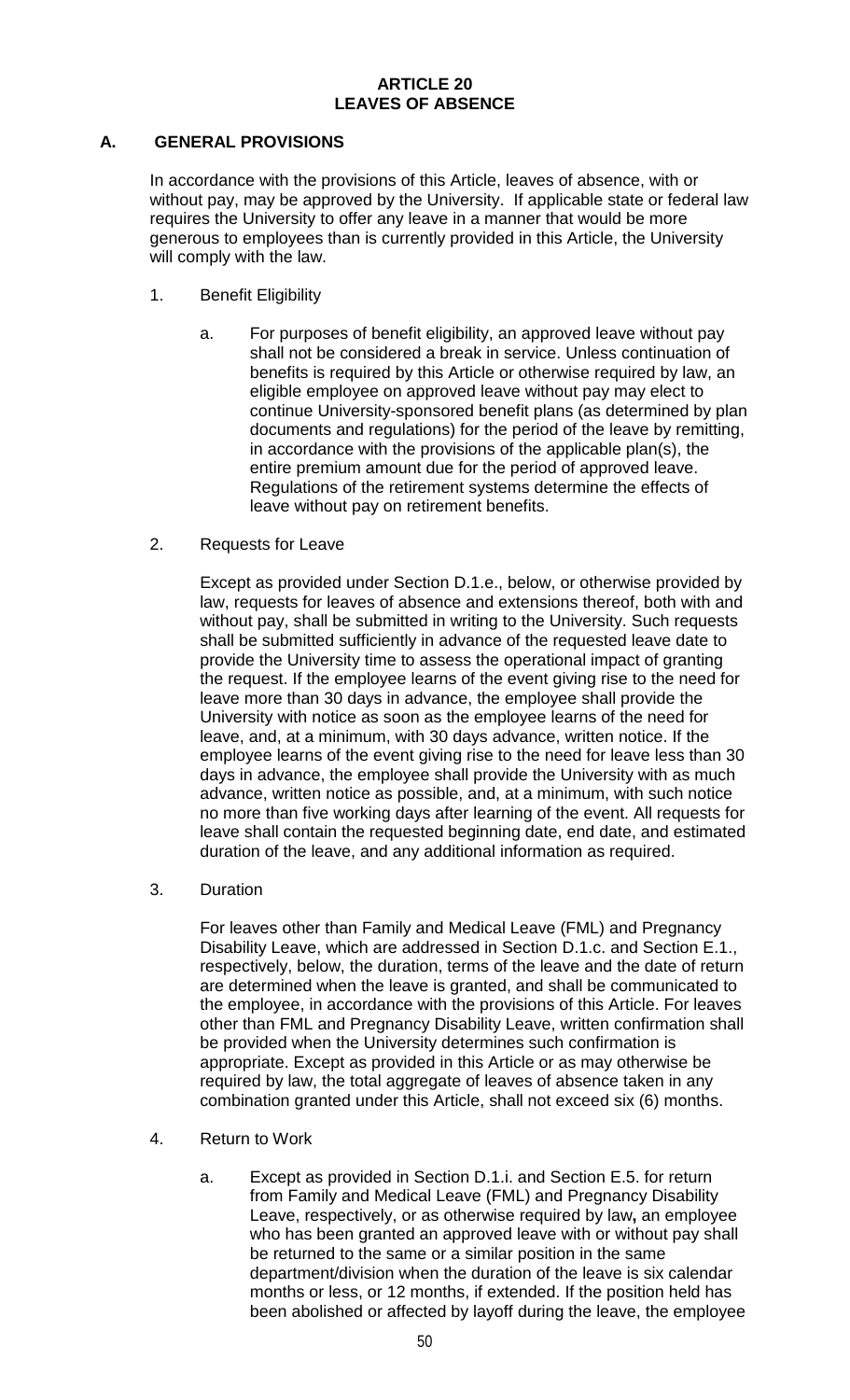shall be afforded the same considerations which would have been afforded had that employee been on pay status when the position was abolished or affected by layoff. The date of return to work is determined when the leave is granted.

- b. An employee who has exhausted his/her original leave entitlement and who has been granted additional leave under another section of this Article or pursuant to a statutory right, shall be reinstated in accordance with the provisions of the section under which the additional leave was granted or pursuant to law**.**
- c. An employee shall not be granted a leave of absence beyond the ending date of the employee's appointment or predetermined date of separation.

# **B. PERSONAL LEAVE**

- 1. A non-probationary career employee may be granted a personal leave of absence without pay at the sole, non-grievable discretion of the University. Such leave shall not exceed six calendar months unless otherwise required by law.
- 2. If an employee's request for a personal leave of absence without pay is denied, such denial may, upon the employee's written request, be reviewed by the Department/Division Head. The results of such a review shall not be subject to Article 6 - Grievance Procedure or Article 7 - Arbitration Procedure of this Agreement.
- 3. The University at its sole non-grievable discretion may approve an extension of a personal leave of absence without pay for a total leave of not normally more than 12 months.

# **C. MEDICAL LEAVES OF ABSENCE**

- 1. Medical Leave of Absence, granted under this section, is the period(s) an eligible employee is granted leave from work for medical reasons in accordance with Section C.2., Eligibility, below. This leave includes the combined use of accrued sick leave and the medical leave of absence without pay in accordance with the provisions of this Article and Article 19 - Sick Leave. In the event that an employee's accumulated sick leave credit is exhausted, an employee may be placed on a Medical Leave of Absence without pay in accordance with the provisions of this section. Medical leaves of absence without pay are provided for leaves due to nonwork-related illnesses or injuries that constitute a disability.
- 2. Eligibility
	- a. An employee may be eligible for a Medical Leave of Absence without pay when he/she:
		- 1) Is medically incapable of performing essential assigned functions of his/her job due to a non-work-related illness or injury; and
		- 2) Has furnished evidence of disability satisfactory to the University; or
		- 3) Has exhausted her four (4) month entitlement under Pregnancy Disability leave; or
		- 4) Has either exhausted his/her Family and Medical Leave (FML) entitlement under state and/or federal law or is not otherwise eligible for FML under state and/or federal law.
- 3. Notification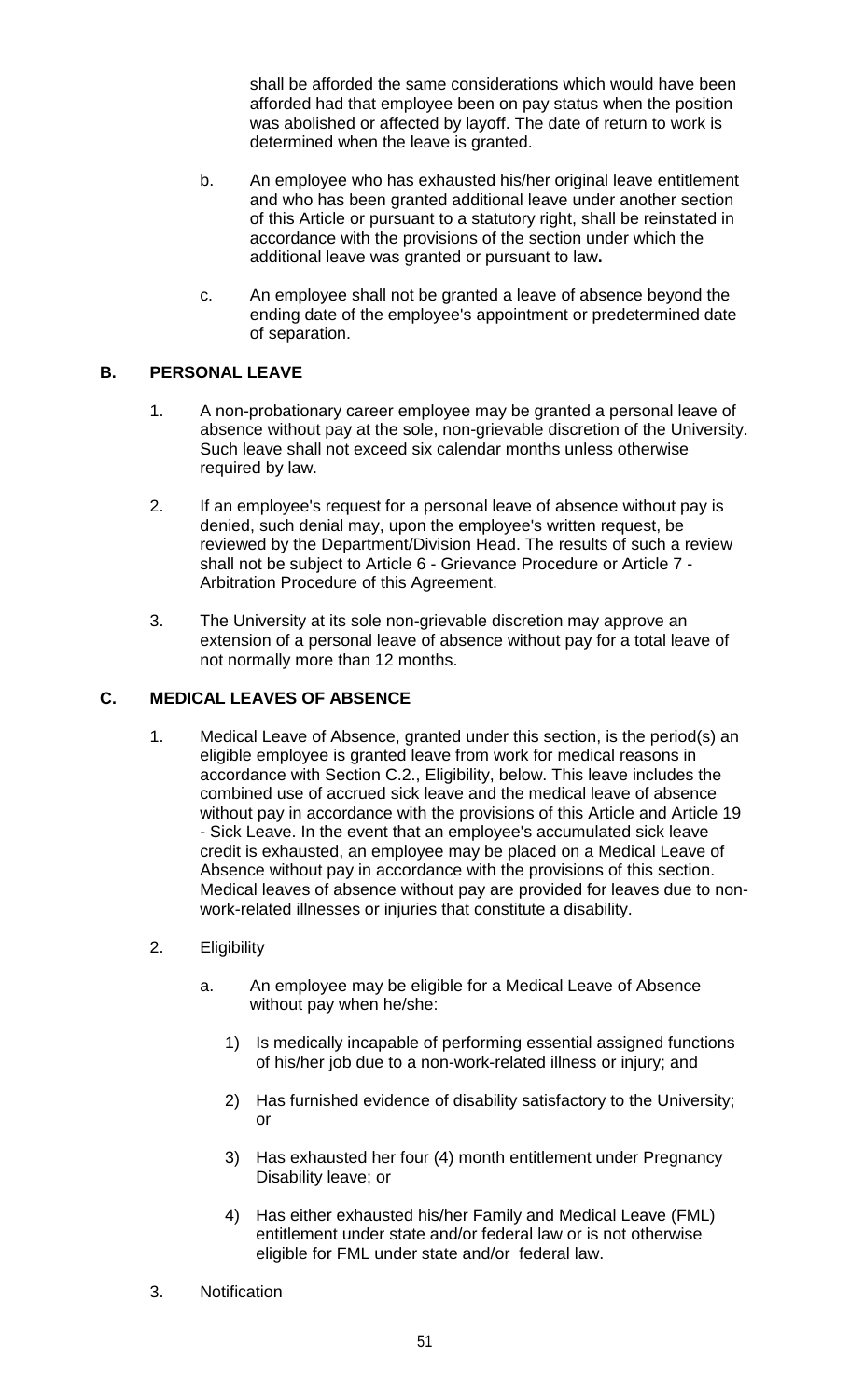Requests for medical leave or to extend a medical leave without pay shall be in writing as provided in Section A.3., and the employee shall furnish evidence of disability satisfactory to the University as provided in Section C.4., Documentation and Verification, below.

- 4. Documentation and Verification
	- a. Documentation of the employee's disability and/or ability to return to work is required and is subject to verification by the University. Such documentation shall include, but is not limited to, a health practitioner's (as defined in Article 19 - Sick Leave, Section D.4.) statement of the anticipated duration of disability, and a statement that the employee is incapable of performing the essential assigned functions of his/her job, or is able to return and perform the essential assigned functions of his/her job with or without reasonable accommodation.
	- b. The University may have an employee claiming disability examined by a physician or physicians of its choosing. The University shall pay the costs of any such medical examination required by the University.
	- c. Verification of medical disability for pregnancy-related purposes additionally includes a health care provider's statement regarding the estimated date of delivery and the anticipated date of the employee's ability to perform the essential assigned functions of her job, with or without reasonable accommodation.
- 5. Duration

Medical leaves of absence are granted for the period of verified disability and are not granted for non-disability purposes. When the use of accrued sick leave and a medical leave of absence without pay are combined, a medical leave of absence from work for non-work-related disability purposes may be granted by the University for a total period of verified disability not to exceed six months unless otherwise required by law.

6. Pregnancy Disability Leave

See Section E., below.

- 7. Extensions of Leaves
	- a. In the event that an employee's verified non-work-related disability exceeds six months, a personal leave of absence may be granted in accordance with the provisions of Section B., of this Article. However, the aggregate of leave for medical reasons generally shall not exceed 12 consecutive months. The granting of a personal leave of absence in order to extend an employee's total absence from work for medical purposes is at the sole discretion of the University and without recourse to Article 6 - Grievance Procedure or Article 7 - Arbitration Procedure of this Agreement. An employee on such personal leave of absence shall submit medical verification that he/she has been medically released to perform the essential assigned functions of his/her job with or without reasonable accommodation prior to his/her return in accordance with Section C.4.a. of this Article.
	- b. If an employee remains unable to perform the essential functions of his or her position, with or without reasonable accommodation, notwithstanding the provision of leave under this Article, and the University determines that no reasonable accommodation exists without causing undue hardship, the employee may be medically separated in accordance with Article 23 - Medical Separation of this Agreement.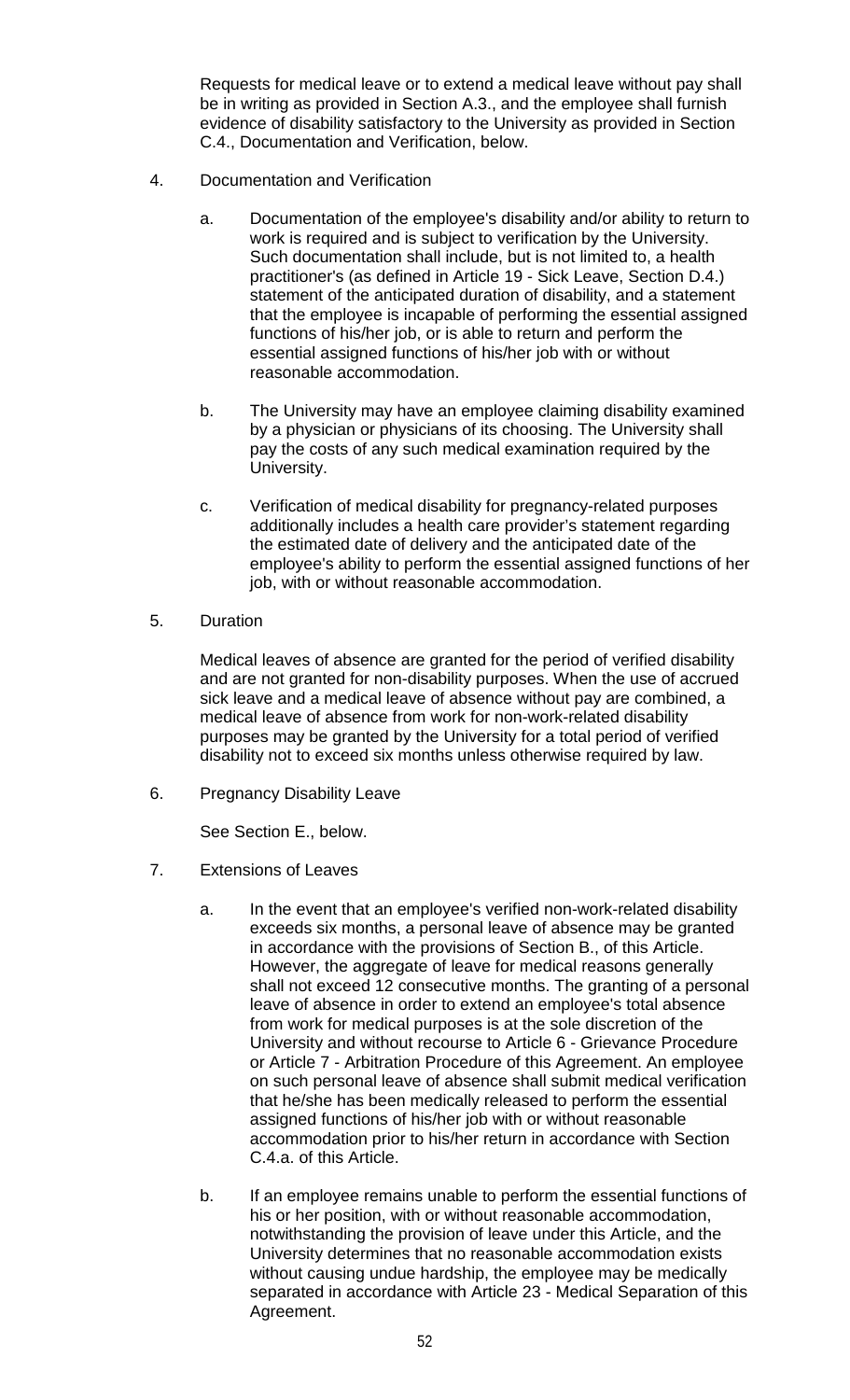- 8. Return from a Medical Leave of Absence
	- a. For return after Pregnancy Disability Leave, please see Section E.5., below.
	- b. An employee who has been granted an approved medical absence for medical reasons other than Pregnancy Disability Leave shall be returned to the same or a similar position when the employee has been medically released to perform the essential assigned functions of his/her job, with or without reasonable accommodation, in accordance with applicable law. If the position held has been abolished or affected by layoff during the absence, the employee shall be afforded the same considerations which would have been afforded had that employee been working rather than on leave when the position was abolished or affected by layoff.

# **D. FAMILY AND MEDICAL LEAVE (FML)**

The University shall adhere to state and/or federal law. An employee who is eligible for Family and Medical Leave (FML) and has not exhausted his or her FML entitlement for the leave year, as discussed below, may take FML for any of the following six reasons, as described in greater detail in this Section below:

- Due to the employee's own serious health condition (Section D.2.)
- To care for a family member with a serious health condition (Section D.3.)
- As Pregnancy Disability Leave (Section D.4.)
- As Parental Leave (Section D.5.)
- As Military Caregiver Leave (Section D.6.)
- As Qualifying Exigency Leave (Section D.7.)

FML is unpaid leave, except as otherwise provided in Section D.1.g., below.

## 1. **General Provisions for FML**

## a. **Definitions**

- 1) **"Child"** means a biological child, adopted child, foster child, stepchild, legal ward, or child for whom the employee stands in *loco parentis*; provided that the child is either under 18 years of age or incapable of self-care because of a mental or physical disability.
- 2) **"Parent"** means a biological parent, foster parent, adoptive parent, stepparent, legal guardian or individual who stood in *loco parentis* to the employee when the employee was a child. "Parent" does not include the employee's grandparents or mother-in-law or father-in-law unless they stood in *loco parentis* to the employee when the employee was a child*.*
- 3) **"Spouse"** means a partner in marriage.
- 4) **"Domestic Partner"** means the individual designated as an employee's domestic partner under one of the following methods: (i) registration of the partnership with the State of California; (ii) establishment of a same-sex legal union, other than marriage, formed in another jurisdiction that is substantially equivalent to a State of California-registered domestic partnership; or (iii) filing of a Declaration of Domestic Partnership form with the University. If an individual has not been designated as an employee's domestic partner by any of the foregoing methods, the following criteria are applicable in defining domestic partner: each individual is the other's sole domestic partner in a long-term, committed relationship with the intention to remain so indefinitely; neither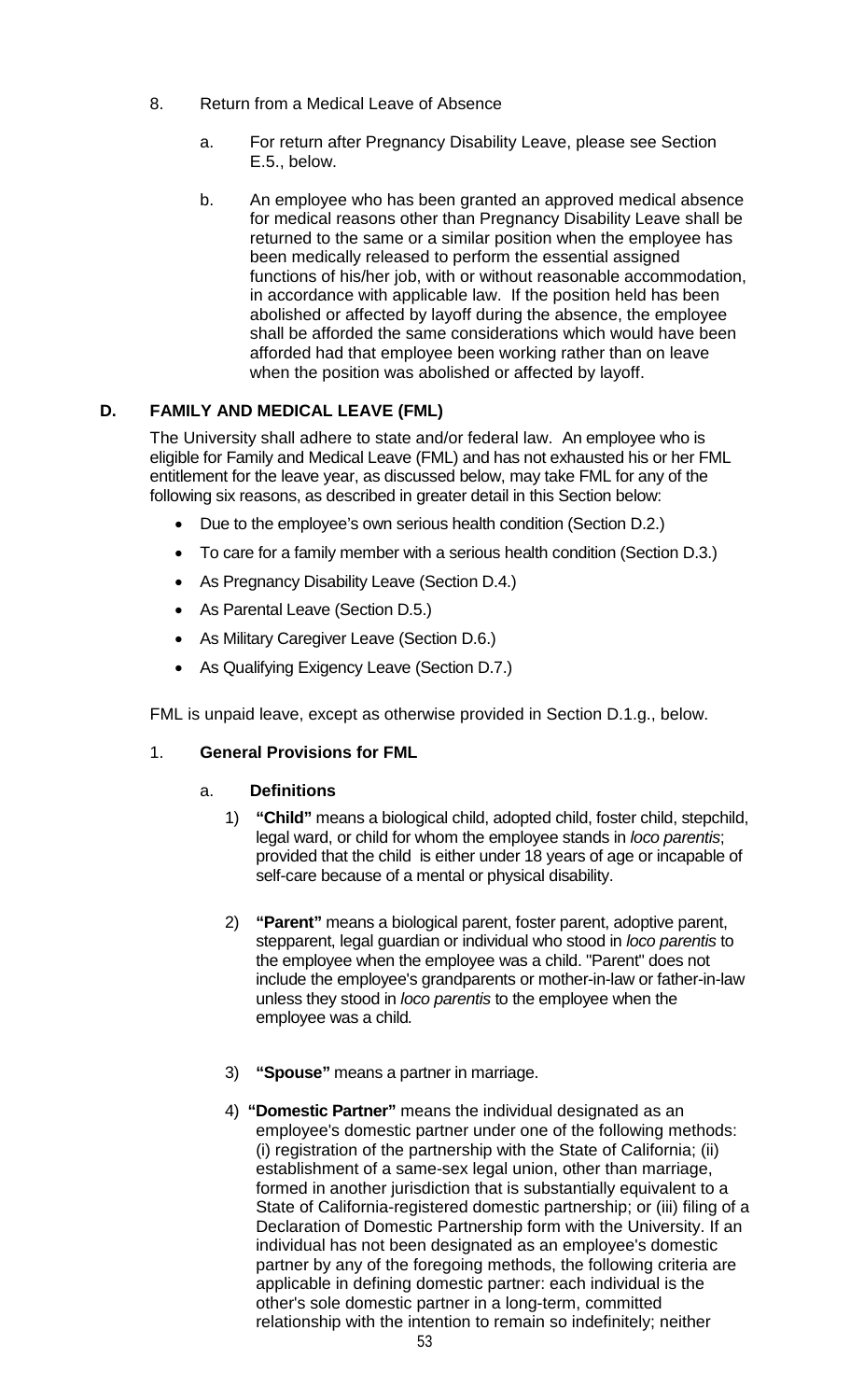individual is legally married, a partner in another domestic partnership, or related by blood to a degree of closeness that would prohibit legal marriage in the State of California; each individual is 18 years of age or older and capable of consenting to the relationship; the individuals share a common residence; and the individuals are financially interdependent.

- 5) **"Serious health condition"** is an illness, injury (including, but not limited to, on-the-job injuries), impairment, or physical or mental condition that involves either inpatient care or continuing treatment, including, but not limited to, treatment for substance abuse.
	- a) "Inpatient care" means a stay in a hospital, hospice, or residential health care facility, any subsequent treatment in connection with such inpatient care, or any period of incapacity. A person is considered an "inpatient" when a health care facility formally admits him or her to the facility with the expectation that he/she will remain at least overnight and occupy a bed, even if it later develops that such person can be discharged or transferred to another facility and does not actually remain overnight.
	- b) "Incapacity" means the inability to work, attend school, or perform other regular daily activities due to a serious health condition, its treatment, or the recovery that it requires.
	- c) "Continuing treatment" means ongoing medical treatment or supervision by a health care provider, as defined below.
- 6) **"Health Care Provider"** is an individual who is a doctor of medicine or osteopathy who is authorized to practice medicine or surgery (as appropriate) by the State in which the doctor practices; a podiatrist, dentist, clinical psychologist, optometrist, chiropractor (limited to the treatment of the spine to correct a subluxation as demonstrated by x-ray to exist), physician assistant, nurse practitioner or nurse mid-wife performing within the scope of his/her duties as defined under State Law; a Christian Science practitioner; or any health care provider that the employee's health plan carrier recognizes for purposes of payment.

## b. **Eligibility Criteria for FML**

- 1) Employees who have at least twelve (12) cumulative months of University service and have worked at least 1,250 hours of actual service (as defined below) during the twelve (12) month period immediately preceding the commencement of the leave are eligible for and shall be granted up to a total of twelve (12) workweeks of FML Leave in the calendar year, except as otherwise provided in this Article. If the employee is taking FML as Military Caregiver Leave, the employee shall be eligible for up to twenty-six (26**)** workweeks of leave in a single 12-month leave period. For the purposes of this Article and Section D. only, all prior University service, including service with the Department of Energy Laboratories, shall be used to calculate the twelve (12) month service requirement.
- 2) **"1,250 Hours Of Actual Service"** is time actually spent at work and does not include any paid time off, such as vacation, compensatory time, sick leave, or holidays not worked. However, for employees granted military leave, all hours that would have been worked had the employee not been ordered to military duty shall be used to calculate the 1,250 actual hours of work requirement.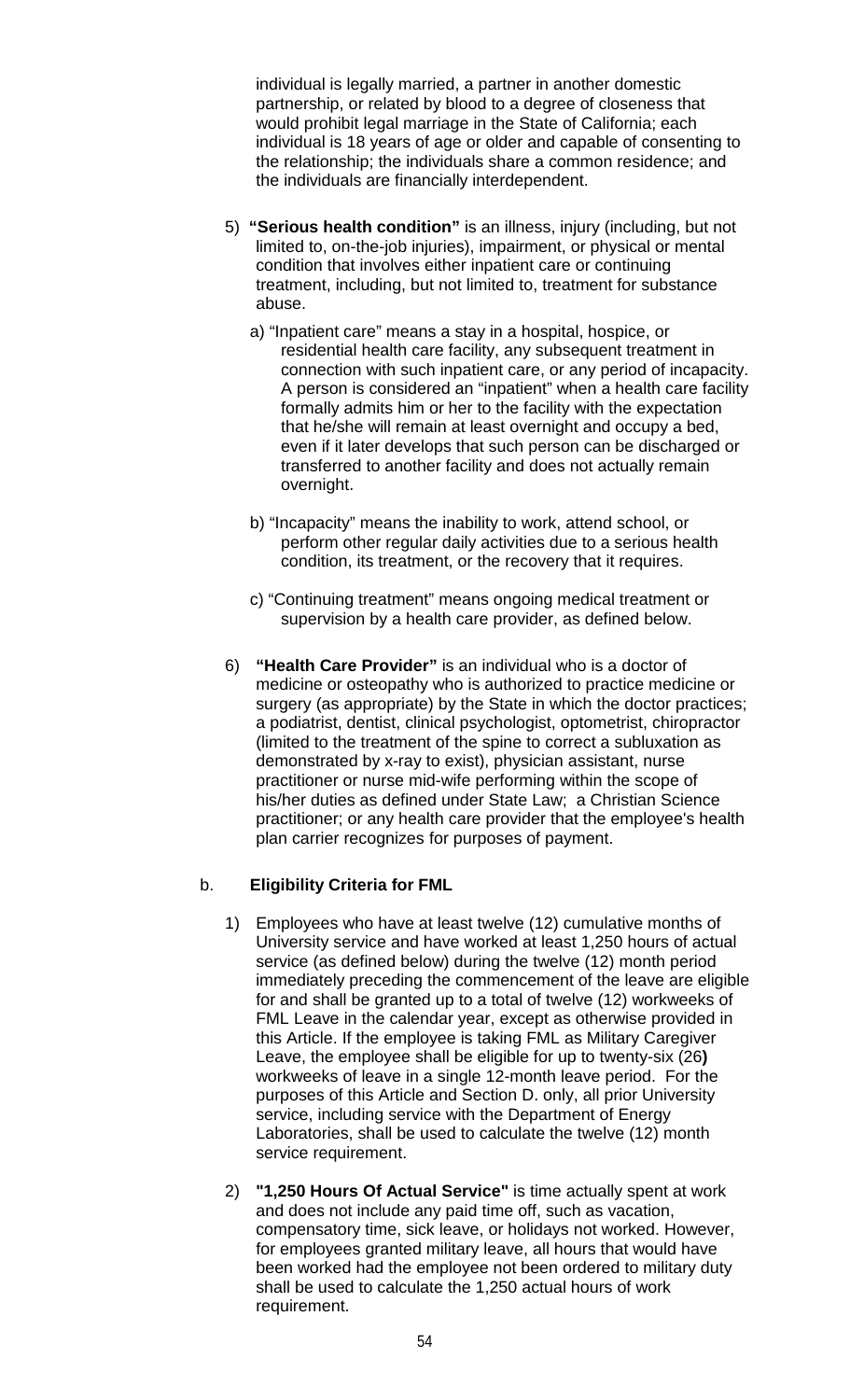#### c. **Duration of Leave**

FML shall not exceed twelve (12) workweeks in any calendar year except when it is used for Pregnancy Disability Leave or Military Caregiver Leave. If the employee is taking FML as Pregnancy Disability Leave, the employee shall be eligible for leave for the period of actual disability up to four (4) months per pregnancy. If the employee is taking FML for Military Caregiver Leave, the employee shall be eligible for up to twenty-six (26) workweeks of leave in a single 12-month leave period.

For the purposes of FML, twelve (12) workweeks is equivalent to four-hundred eighty (480) hours of scheduled work for full-time career and limited appointment employees who are normally scheduled for an eight (8) hours per day five (5) days per workweek (8/40) schedule. While the use of FML need not be consecutive, in no event shall an employee's aggregate use of FML exceed a total of twelve (12) workweeks within a calendar year (or 26 workweeks in the single 12-month leave period if the employee is taking FML as Military Caregiver Leave or four (4) months per pregnancy if the employee is taking FML as Pregnancy Disability Leave).

- 1) **Hourly Conversion for Part-time or Alternately Scheduled Employees:** For employees who work part-time or a schedule other than an 8/40, the number of FML hours for which the employee is eligible shall be adjusted in accordance with his/her normal weekly work schedule. An employee whose schedule varies from week to week is eligible for a pro-rated amount of FML based on his/her hours worked over the twelve (12) months immediately preceding the leave.
- 2) Any leave taken by an eligible employee that qualifies as FML (including leave for a Work-Incurred Injury or Illness under Article 21) will be designated as such by the University and will be counted against the employee's leave entitlement whether the leave is paid or unpaid. Such deductions will be made in increments that correspond to the amount of leave time actually taken by the employee (which could be weeks, days, hours, and/or partial hours).

## d. **Forms in Which FML May Be Taken**

FML generally may be taken as a block leave or, in certain circumstances discussed below, on an intermittent or reduced schedule basis.

#### 1) **Employee Requests for FML on an Intermittent or Reduced Schedule Basis**

When medically necessary and supported by medical certification, the University shall grant an eligible employee's request for FML for the employee's serious health condition, to care for a family member with a serious health condition, or as Military Caregiver Leave on an intermittent or reduced schedule basis, including absences of less than one (1) day. When granted, the University will count only the time actually spent on the intermittent leave or reduced work schedule toward the employee's FML entitlement for the applicable year.

An employee may take FML for Qualifying Exigency Leave on an intermittent or reduced schedule basis.

For requests to take FML as Pregnancy Disability Leave on an intermittent or reduced schedule basis, see Section E., below.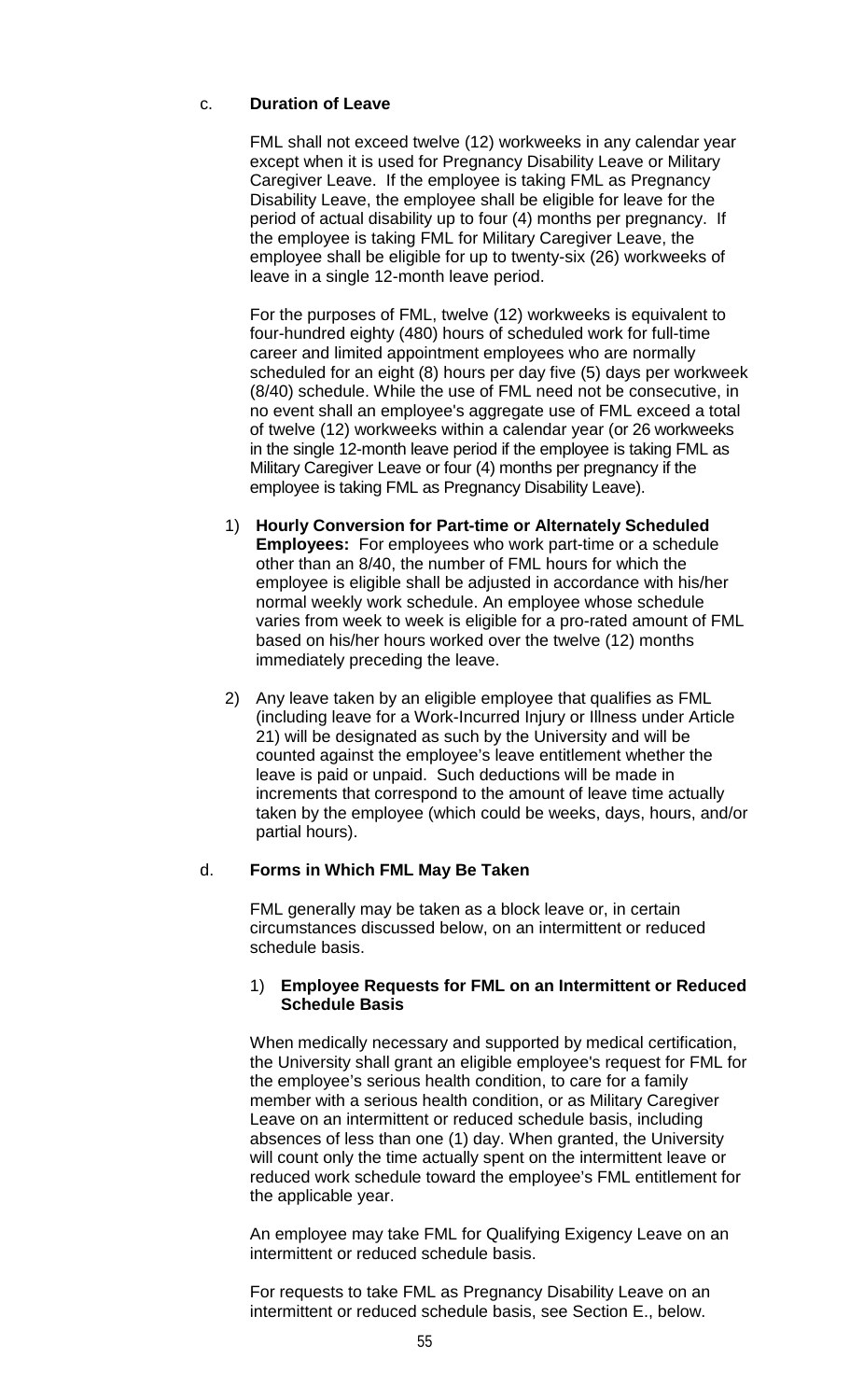For requests to take FML as Parental Leave on an intermittent or reduced schedule basis, see Section D.5.e., below.

#### 2) **Temporary Transfer to Accommodate Intermittent Leave or Reduced Work Schedule**

When the employee requests FML on an intermittent or a reduced schedule basis due to the planned medical treatment for the employee's serious health condition or the serious health condition of a family member, the University may, at its sole, non-grievable discretion, require the employee to transfer temporarily to an available alternate position for which the employee is qualified and which better accommodates the employee's recurring need for leave. Such alternative position shall have equivalent pay and terms and conditions of employment, but does not need to have equivalent duties.

## e. **Notification**

- 1) The employee shall give the University notice at least thirty (30) calendar days in advance of the leave's anticipated start date if the need for leave is foreseeable. If the need for leave is not foreseeable, the employee shall give the University notice as soon as practicable. Failure to comply with this notice requirement may result in postponement of the leave.
	- a) If the need for leave is foreseeable due to the planned medical treatment of the employee (due to the employee's serious health condition or pregnancy disability) or the planned medical treatment of the employee's family member with a serious health condition, the employee shall make reasonable efforts to schedule the treatment so as to not unduly disrupt the University's operations, subject to the approval of the health care provider.
	- b) If the need for leave is unforeseeable or actually occurs prior to the anticipated date of foreseeable leave, the employee shall provide the University with as much notice as practicable and, at a minimum, notify the University within five (5) calendar days after learning of the need for leave.
- 2) The University shall determine whether the employee meets the eligibility requirements and qualifies for an FML Leave and shall, within five (5) days of that determination, notify the employee whether the leave is designated or provisionally designated as FML Leave. The start date of the leave, the terms of the leave and the date of return from the leave are determined when the leave is granted.
- 3) Extensions to an FML Leave may be granted, up to the aggregate maximum of twelve (12) workweeks in a calendar year (or 26 workweeks in a single 12-month leave period if FML is being taken as Military Caregiver Leave or four (4) months per pregnancy if FML is taken as Pregnancy Disability Leave). If an employee's need for leave continues after his or her FML entitlement has been exhausted, the employee may be eligible for a Medical Leave in accordance with Section C. of this Article or may request a Personal Leave in accordance with Section B. of this Article.

## f. **Certification and Other Supporting Documentation**

#### 1) **Certification When FML is Taken for the Employee's Own Serious Health Condition** When FML is requested for the employee's own serious health condition, the University may, at its discretion, require that an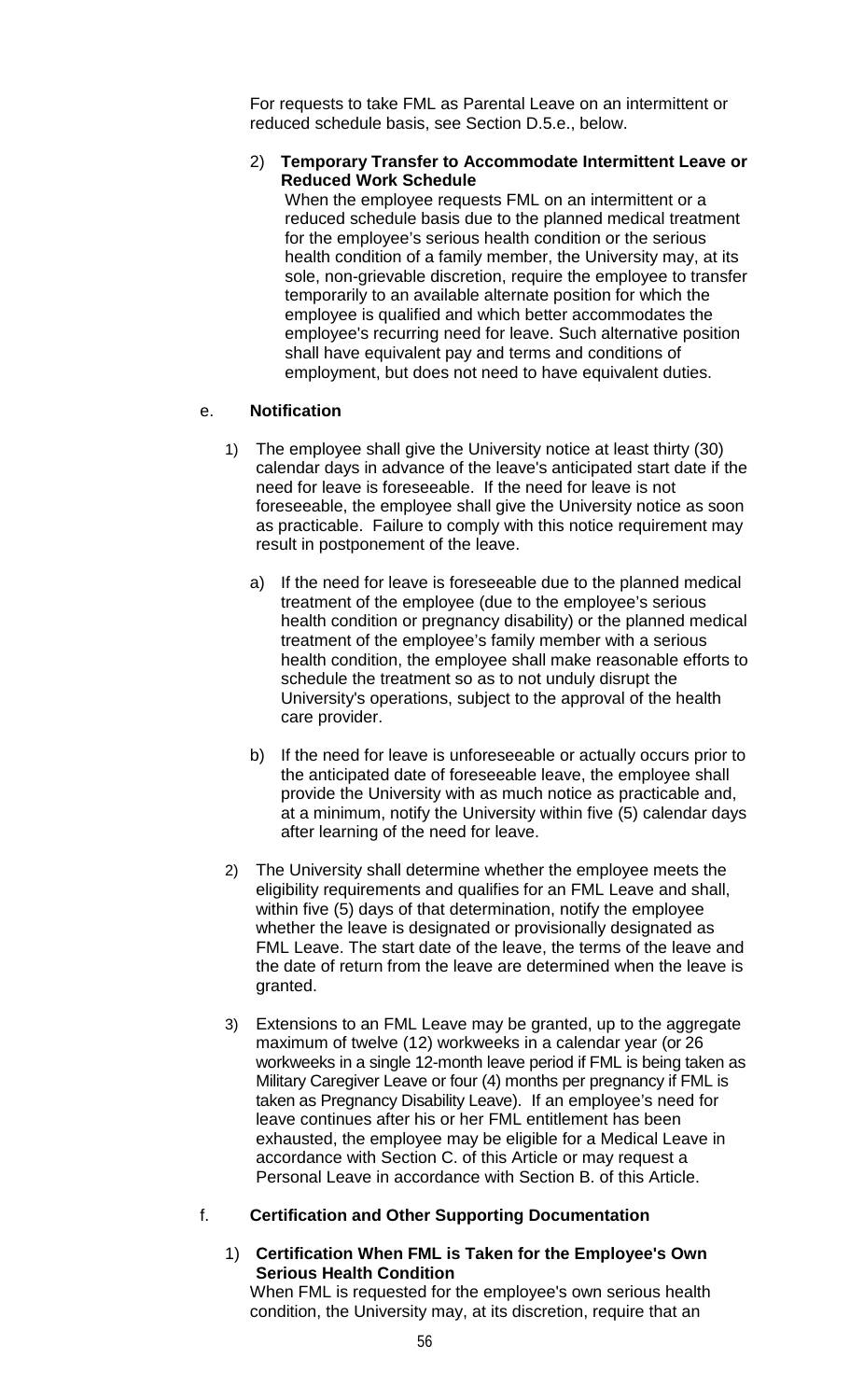employee's request for leave be supported by written certification issued by the employee's health care provider. When certification is required by the University, the employee shall be so advised in writing. Certification may be provided by the employee on a form given to the employee by the University and shall, regardless of the format in which it is provided, include:

- a) a certification that the employee has a serious health condition as defined in Section D.1.a.5., above, and
- b) a statement as to whether the employee is unable to perform any one or more of the essential assigned functions of the position, and
- c) the date on which the employee's serious health condition began, if known, the probable duration of the condition and the employee's probable date of return, and
- d) whether it will be medically necessary for the employee to take leave intermittently or to work on a reduced work schedule, and if so, the probable duration of the need for such schedule, and,
- e) if the condition will result in periodic episodes of incapacity, an estimate of the duration and frequency of episodes of incapacity.
- 2) **Certification When FML Is Taken to Care for the Employee's Family Member with a Serious Health Condition** When FML is requested so that the employee may care for a family member with a serious health condition, the University may, at its discretion, require that an employee's request for leave be supported by written certification issued by the family member's health care provider. When certification is required by the University, the employee shall be so advised in writing. Certification may be provided by the employee on a form given to the employee by the University and shall, regardless of the format in which it is provided, include:
	- a) certification that the employee's family member has a serious health condition as defined in Section D.1.a.5., above, and
	- b) a statement that the family member's serious health condition warrants the participation of the employee to provide supervision or care (which includes psychological comfort) during the period of the family member's treatment or incapacity, and
	- c) whether the employee's family member will need supervision or care over a continuous period of time, intermittently, or on a reduced schedule basis; the leave schedule the employee will need in order to provide that supervision or care; and the probable duration of that need for leave.

In addition, the employee will be required to certify either on the same form or separately what care the employee will provide the family member and the estimated duration of the period of care.

#### 3) **Certification When FML Is Taken as Pregnancy Disability Leave**

When FML is taken as Pregnancy Disability Leave, the employee may be required to provide a certification in accordance with Section E.4., below.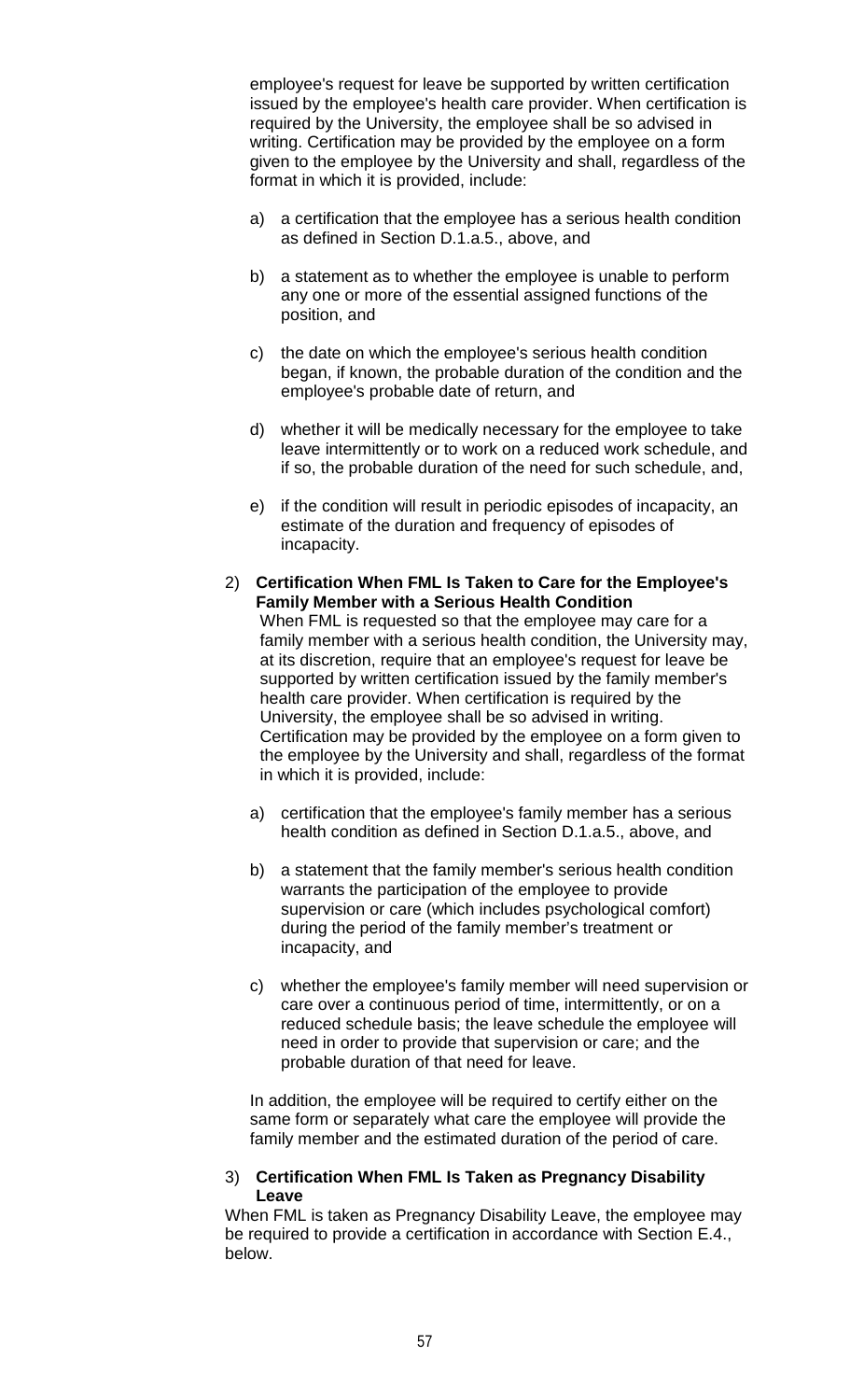4) **Certification When FML Is Taken for Military Caregiver Leave**  When Military Caregiver Leave is requested, the employee may be required to provide a certification completed by an authorized health care provider of the covered servicemember, which includes health care providers affiliated with the Department of Defense, the Veterans Administration, and TRICARE, as well as any health care provider (as defined in Section D.1.a.6., above) who is treating the covered servicemember. The certification should provide information sufficient to establish entitlement to Military Caregiver Leave, including information establishing that the servicemember is a covered servicemember for purposes of Military Caregiver Leave and that she or he has a covered relationship with the employee, as well as an estimate of the leave needed to provide the care. When the covered servicemember is a covered veteran, the employee may be required to provide information establishing his or her veteran status, the date of separation from the Armed Forces, and that separation was other than dishonorable.

#### 5) **Certification When FML Is Taken for Qualifying Exigency Leave**

When Qualifying Exigency Leave is requested, an employee may be required to provide a copy of the military member's active duty orders. Employees may also be required to provide certification of: 1) the reasons for requesting Qualified Exigency Leave, 2) the beginning and end dates of the qualifying exigency, and 3) other relevant information.

# 6) **Confirmation of Family Relationship**

The University may, at its sole non-grievable discretion, require that an employee complete a Declaration of Relationship form to certify his/her relationship with the child when the employee is requesting FML as Parental Leave or to certify his/her relationship with the family member when the employee is requesting FML to care for a family member with a serious health condition. The employee's failure to provide a completed Declaration of Relationship form within fifteen (15) calendar days of the University's written request may result in discontinuance of the leave until the required documentation is provided. If the employee fails to provide the completed Declaration of Relationship form within a reasonable time as requested, FML leave will be denied.

## 7) **Questioned Medical Certifications**

Should the University have a good faith, objective reason to doubt the validity of the employee's certification for his/her own serious health condition, the University may, at its sole non-grievable discretion, require that the employee obtain a second medical opinion from a second health care provider selected by the University. Should the second medical opinion differ from the opinion of the employee's own health care provider, the University may, at its sole non-grievable discretion, require a third medical opinion from a third health care provider, jointly selected by the employee and the University. The University shall bear the cost of the second and third opinions, and the third opinion shall be final.

## 8) **Additional Certification and/or Recertification**

If additional FML is requested beyond the period supported by the certification previously provided or the circumstances of the leave have changed, the University may, at its sole non-grievable discretion, require the employee to obtain recertification. Such requests for subsequent certification and/or recertification shall be in writing. If certification and/or recertification is required, the employee shall return the certification within fifteen (15) calendar days of the University's request, where practicable.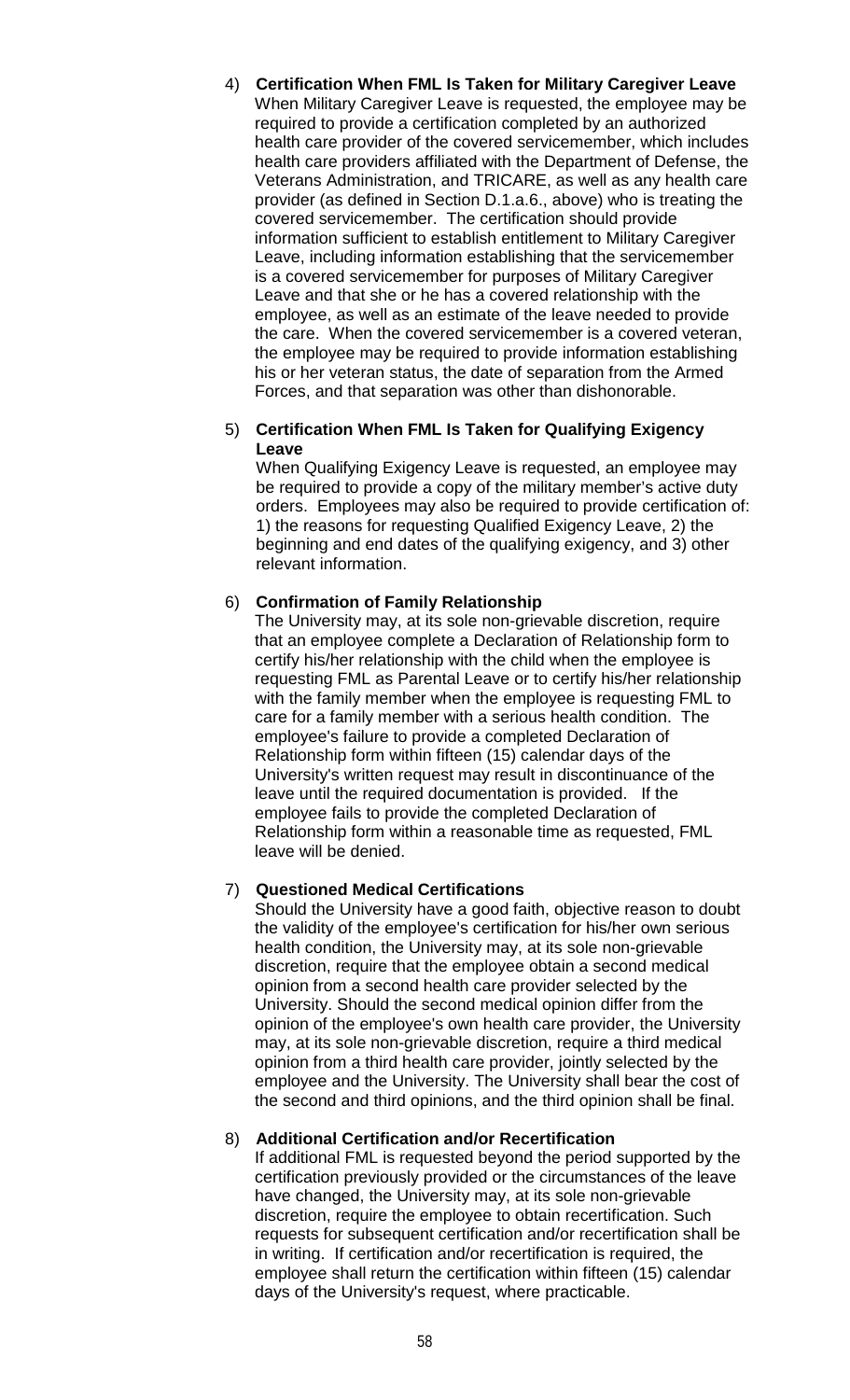## 9) **Failure to Provide the Requested Certification and/or Recertification**

For FML taken as Pregnancy Disability Leave, see Section E.4.d., below.

An employee's failure to provide the certification and/or recertification for a foreseeable leave other than Pregnancy Disability Leaves within the requested time may result in delay of the leave until the required certification is received. An employee's failure to provide certification for an unforeseeable leave other than Pregnancy Disability Leave within the requested time period may result in discontinuance of the leave until the required certification is provided. If the employee fails to provide certification or recertification within a reasonable time as requested, FML Leave will be denied.

If the employee fails to provide a complete and sufficient certification and/or re-certification, the employee shall be given fifteen (15) calendar days to perfect the certification and/or recertification. Failure to perfect an incomplete or insufficient certification and/or recertification within the requested time period may result in delay of the leave or discontinuance of the leave until the required certification and/or recertification is provided. If the employee fails to provide a complete and sufficient certification and/or recertification, FML will be denied.

## g. **Use of Accrued Paid Leave**

FML Leave is unpaid, except for the use of sick leave and/or the use of accrued vacation, as provided in this Article.

- 1) An employee on FML for his/her own serious health condition may elect to substitute accrued sick leave, vacation, and/or PTO (if applicable) for leave without pay.
- 2) An employee on FML to care for a family member with a serious health condition or taking FML as Military Caregiver Leave may elect to substitute accrued sick leave (up to 12 workweeks), vacation, and/or PTO (if applicable) for leave without pay.
- 3) An employee on FML for Pregnancy Disability Leave may elect to substitute accrued sick leave, vacation, and/or PTO (if applicable) for leave without pay.
- 4) An employee taking FML as Parental Leave may elect to use accrued sick leave (up to thirty (30) calendar days), vacation, and/or PTO (if applicable) for leave without pay.
- 5) An employee taking FML as Qualifying Exigency Leave may elect to substitute accrued vacation and/or PTO (if applicable) for leave without pay.

## h. **Continuation of Health Benefits**

An eligible employee who is on an approved FML shall be entitled to continue participation in health plan coverage (medical, dental, and vision) as follows:

- 1) When the employee is on FML that runs concurrently under the Family and Medical Leave Act (FMLA) and the California Family Rights Act (CFRA): Continued coverage for up to twelve (12) workweeks in a calendar year.
- 2) When the employee is on a Military Caregiver Leave under the FMLA: Continued coverage for up to twenty six (26) workweeks in a single twelve month period. For purposes of Military Caregiver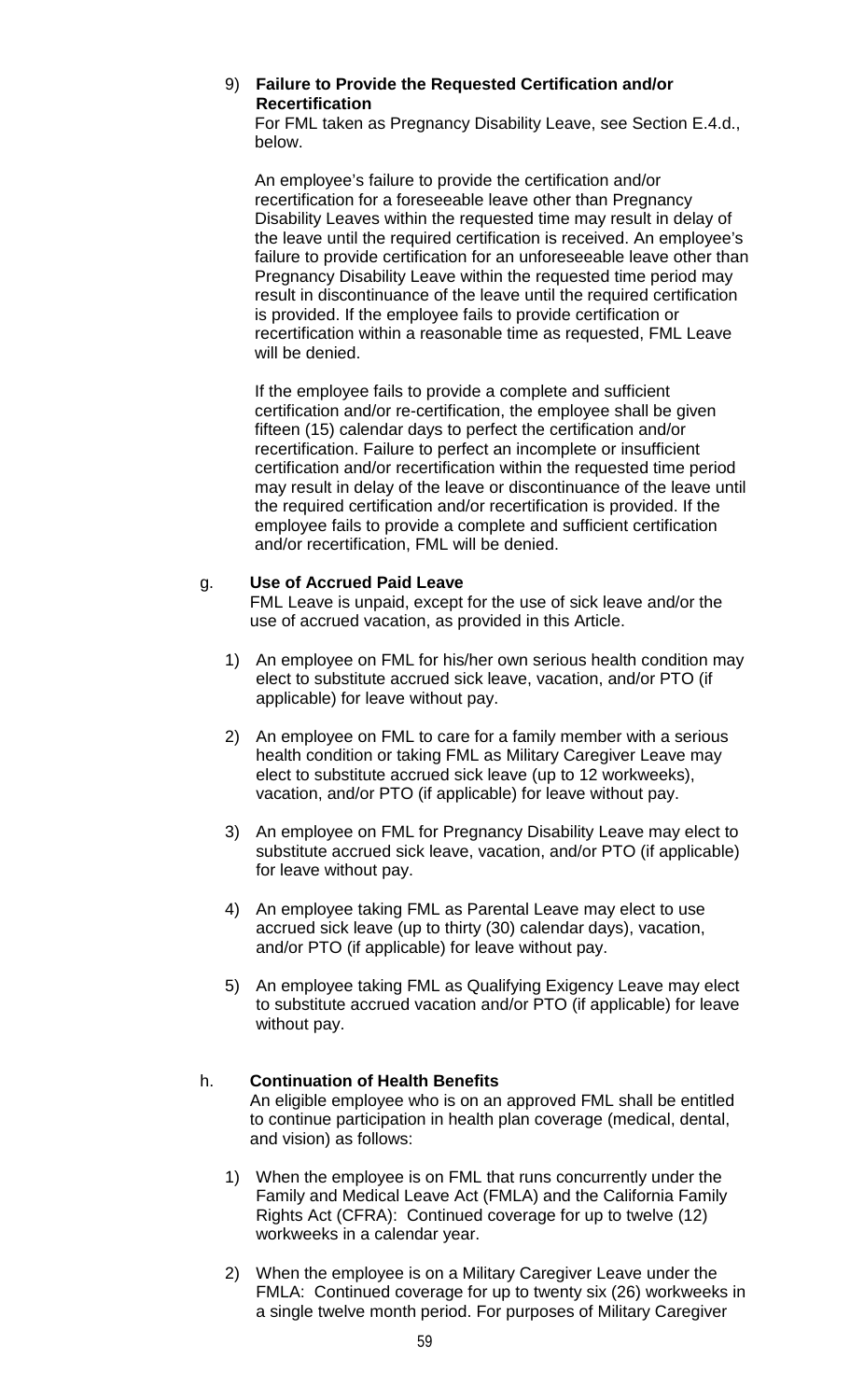Leave, the "single twelve month period" is the period beginning on the first day the employee takes the leave and ending twelve (12) months after that date.

- 3) When the employee is on a Qualifying Exigency Leave under the FMLA: Continued coverage for up to twelve (12) workweeks in a calendar year.
- 4) When the employee is on a Pregnancy Disability Leave under the California Pregnancy Disability Leave Law (PDLL), regardless of whether any of the leave runs concurrently with the FMLA: Continued coverage for up to four (4) months in a twelve month period. If any of the Pregnancy Disability Leave runs concurrently under the FMLA, the continued coverage provided for that portion of the leave will count towards the employee's FMLA entitlement for up to twelve (12) workweeks of such coverage in a calendar year.
- 5) When the employee is on FML under the CFRA that does not run concurrently under the FMLA (e.g., Parental Leave after the employees' FMLA entitlement has been exhausted): Continued coverage for up to twelve (12) workweeks in a calendar year.

#### i. **Return from FML**

## 1) **Required Notice and Documentation**

- a) The employee shall provide reasonable notice to his/her employing department of his/her anticipated return to work.
- b) An employee returning from FML for his/her own serious health condition must provide a written medical release to return to work prior to returning to work. Failure to provide a medical release to return to work may result in the delay of reinstatement until the employee submits the required medical release certification.

## 2) **Reinstatement Rights**

When an employee has been granted an approved FML for any purpose other than Pregnancy Disability and returns within twelve (12) workweeks of the initiation of the leave (or within 26 workweeks if the FML was taken for Military Caregiver Leave), he/she shall be reinstated to the same or an equivalent position upon expiration of the leave. For an employee's return to work rights after Pregnancy Disability Leave, see Section E.5., below. If the position has been abolished or otherwise affected by layoff and an equivalent position is not available, the employee shall be afforded the same considerations which would have been afforded had the employee been working when the position was abolished or affected by layoff. No employee with a predetermined appointment end date or predetermined date of separation shall be granted a leave of absence beyond his/her appointment end date or the predetermined date of separation. An employee who has been granted an FML for his/her own serious health condition, may be required by the University to provide a written medical release to return to work prior to his/her return to work.

#### 2. **FML for Employee's Serious Health Condition**

FML for the employee's own serious health condition is leave taken when the employee's own "serious health condition," as defined in Section D.1.a.5., above, renders the employee unable to perform any one or more of the essential functions of the employee's position.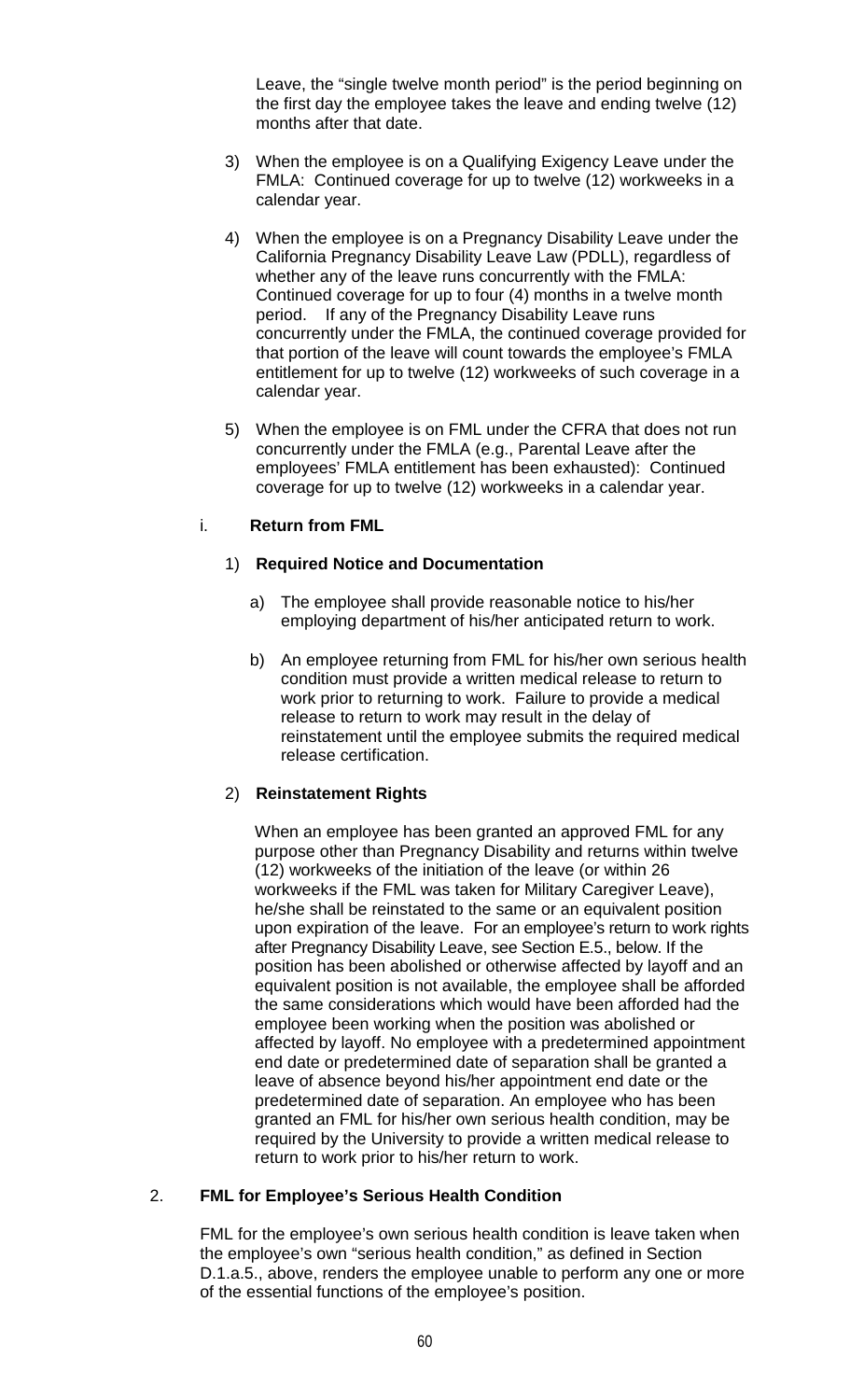#### 3. **FML to Care for Employee's Family Member with a Serious Health Condition**

FML to care for a family member with a serious health condition is leave to care for the employee's child, parent, spouse or same or opposite sex domestic partner who has a "serious health condition," as defined in Section D.1.a.5., above.

#### 4. **FML as Pregnancy Disability Leave**

When an employee who takes Pregnancy Disability Leave pursuant to Section E., below, is eligible for FML, her Pregnancy Disability Leave will be counted against her FML entitlement under the FMLA as well as her Pregnancy Disability Leave entitlement under PDLL.

## 5. **FML as Parental Leave**

FML taken as Parental Leave is leave taken to bond with the employee's newborn or a child placed with the employee for adoption or foster care or to attend to matters related to the birth, adoption, or placement of the child. The following special provisions apply to Parental Leave:

## a. **Time Limit for Parental Leave**

Parental leave must be initiated and concluded within one (1) year of the birth or placement of the child with the employee.

## b. **Eligibility for Parental Leave**

An employee taking Parental Leave must meet the eligibility requirements for FML set forth in Section D.1.b., above, except when the employee is taking Parental Leave immediately following an FML taken as Pregnancy Disability Leave. In those circumstances, an employee who was eligible for FML under the FMLA at the beginning of her Pregnancy Disability Leave shall be granted a Parental Leave under CFRA for up to twelve (12) workweeks after her Pregnancy Disability Leave, provided that she has not exhausted her FML entitlement under CFRA for that leave year.

## c. **Advance Notice**

The employee shall request Parental Leave sufficiently in advance, if possible, of the expected birth date of the child or placement of a child for adoption or foster care, in order to allow the University to plan for the absence of the employee, but the employee shall not be required to provide more than thirty (30) days' advance notice. The anticipated date of return from Parental Leave shall be set at the time such leave commences, or if requested in conjunction with an FML taken as Pregnancy Disability Leave, shall be set at the time such Pregnancy Disability Leave commences. Parental Leave, when taken because of the adoption or placement of the child with the employee could commence prior to the date of placement.

## d. **Duration of Parental Leave**

Parental Leave, alone, shall not exceed twelve (12) workweeks within a calendar year. However, when an FML for Parental Leave is combined with an FML for Pregnancy Disability Leave, the total FML Leave shall not exceed seven (7) months in a calendar year.

## e. **Forms in which Parental Leave May Be Taken**

The University shall grant a Parental Leave of less than two (2) weeks duration on any two (2) occasions during a calendar year. The University, at its sole non-grievable discretion, may require that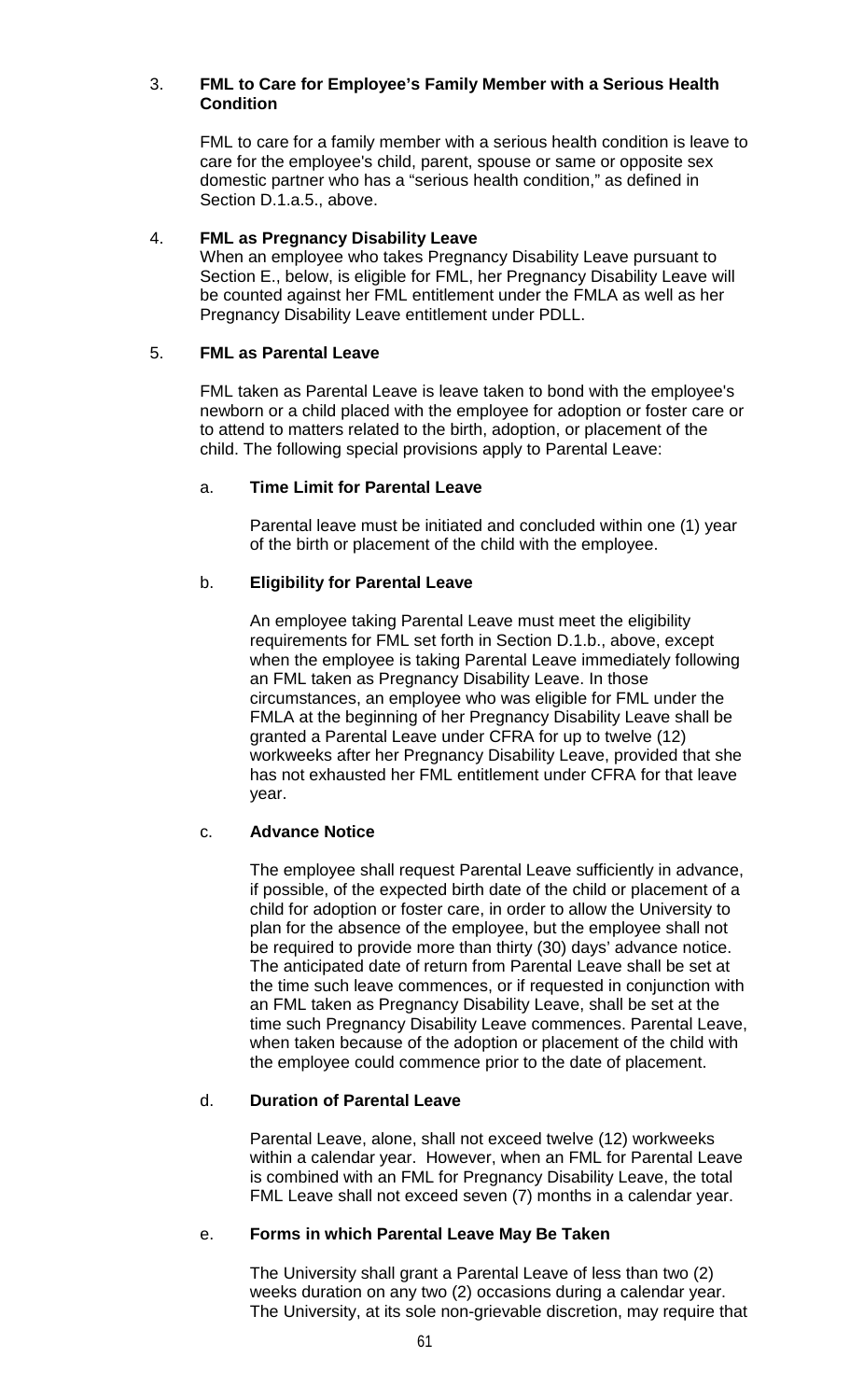any additional Parental Leave requested during this same time period be for a minimum duration of two (2) weeks, unless otherwise required by law.

## 6. **FML as Military Caregiver Leave**

An eligible employee may take Military Caregiver Leave to care for a family member who is a "covered servicemember" undergoing medical treatment, recuperation or therapy for a "serious injury or illness," consistent with the definitions of those terms in Section D.6.b., below.

## a. **Eligibility Criteria and Duration Specific to Military Caregiver Leave**

An eligible employee is entitled to up to twenty six (26) workweeks of Military Caregiver Leave during a single twelve-month (12 month) leave period. The employee must be a spouse, domestic partner, parent, son, daughter or next of kin of the covered servicemember to be eligible for this type of leave and must meet the eligibility requirements for FML set forth in Section D.1.b., above.

## b. **Definitions Specific to Military Caregiver Leave**

## 1) **"Covered servicemember"** means:

- a) a current member of the Armed Forces (including a member of the National Guard or Reserves) who, because of a "serious injury or illness," is undergoing medical treatment, recuperation, or therapy; is otherwise in outpatient status; or is otherwise on the temporary disability retired list or
- b) a covered veteran who is undergoing medical treatment, recuperation, or therapy for a "serious injury or illness."
- 2) "**Covered veteran"** means an individual who was a member of the Armed Forces (including a member of the National Guard or Reserves) who was discharged or released under conditions other than dishonorable at any time during the five-year period prior to the first date the eligible employee takes Military Caregiver Leave to care for a covered veteran.
- 3) "**Outpatient status"** means the status of a servicemember assigned to (a) a military medical treatment facility as an outpatient; or (b) a unit established for the purpose of providing command and control of members of the Armed Forces receiving medical care as outpatients.

## 4) **"Serious injury or illness"** means:

- a) For a current member of the Armed Forces (including a member of the National Guard or Reserves): an injury or illness that was incurred by the covered servicemember in the line of duty on active duty in the Armed Forces or that existed before the beginning of the covered servicemember's active duty and was aggravated by service in the line of duty on active duty in the Armed Forces, and that may render the covered servicemember medically unfit to perform the duties of his or her office, grade, rank, or rating;
- b) For a covered veteran: an injury or illness that was incurred by the covered veteran in the line of duty on active duty in the Armed Forces (or existed before the beginning of the member's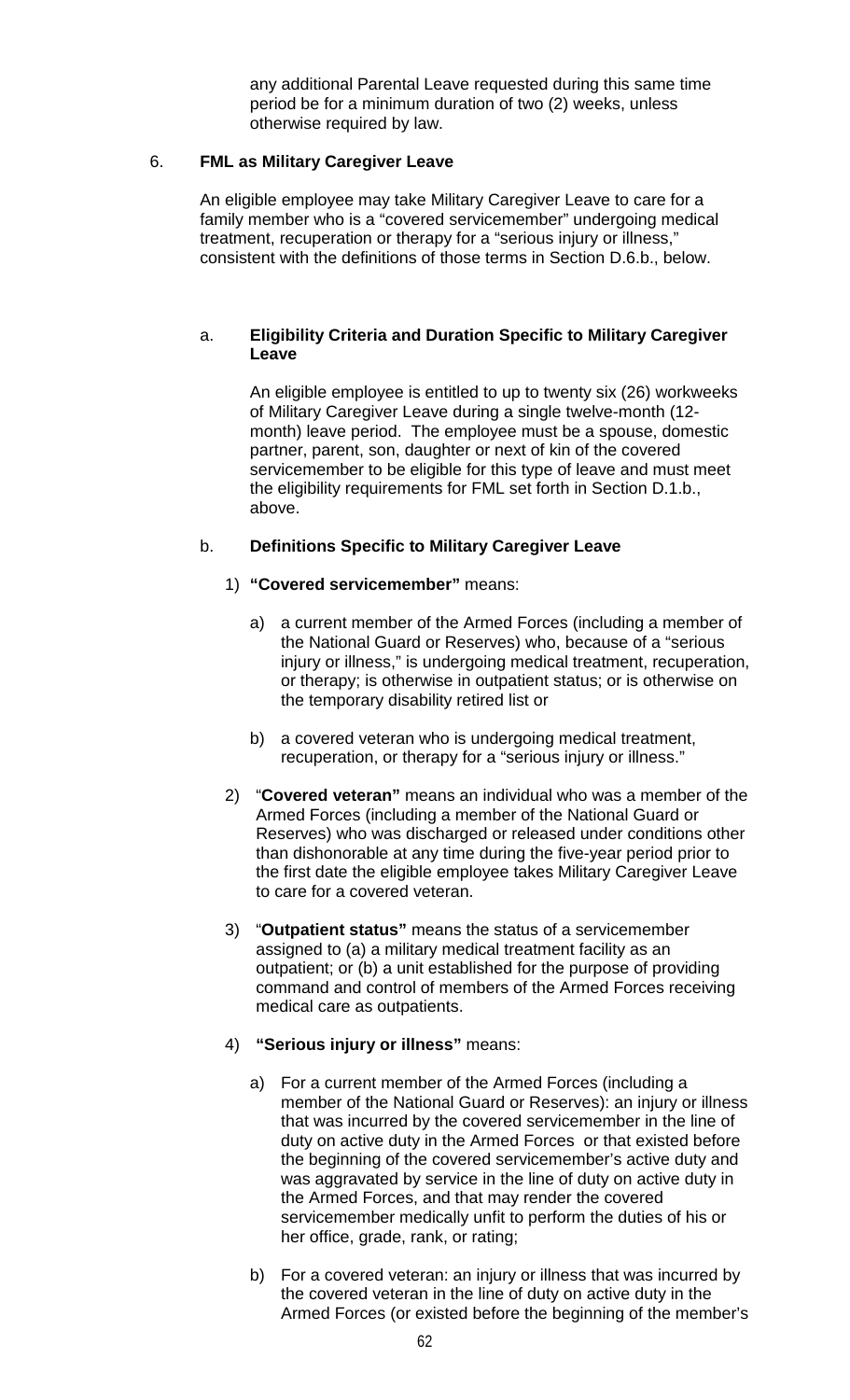active duty and was aggravated by service in the line of duty on active duty in the Armed Forces) and manifested itself before or after the member became a veteran.

- I. **"Parent of a covered servicemember"** means a covered servicemember's biological, adoptive, step or foster father or mother or any other individual who stood in loco parentis to the covered servicemember. The term does not include parents in law.
- II. **"Son or daughter of a covered servicemember"** means the covered servicemember's biological, adopted, or foster child, stepchild, legal ward, or a child for whom the covered servicemember stood in loco parentis, and who is of any age.
- III. **"Next of kin"** means (a) the nearest blood relative of the covered servicemember (other than the covered servicemember's spouse, domestic partner, parent, son or daughter) or (b) the blood relative who the covered servicemember has designated in writing as his or her nearest blood relative for purposes of Military Caregiver Leave.
- IV. **"Single 12-month leave period"** means the period beginning on the first day the employee takes Military Caregiver Leave and ends twelve (12) months after that date. (This leave period differs from the calendar year definition of the leave year used for determining eligibility for other types of FML at the University.)

# c) **Leave Entitlement**

Military Caregiver Leave is applied on a per-covered servicemember, per-injury basis. Eligible employees may take more than one (1) period of twenty-six (26) workweeks of leave if the leave is to care for a different covered servicemember or to care for the same servicemember with a subsequent serious injury or illness, except that no more than twenty-six (26) workweeks of leave may be taken within any "single twelvemonth (12-month) period."

If an eligible employee does not use all of his or her twenty-six (26) workweeks of leave entitlement to care for a covered servicemember during this single twelve-month (12-month) leave period, the remaining part of the twenty-six (26) workweek entitlement to care for the covered servicemember for that serious injury or illness is forfeited.

As with other types of FML, this leave may also be taken on an intermittent or reduced schedule basis. If the need for intermittent or reduced schedule leave is foreseeable based on the planned medical treatment of the covered servicemember, the employee may be required to transfer temporarily, during the period that the intermittent or reduced leave schedule is required, to an available alternative position for which the employee is qualified and which better accommodates recurring periods of leave than does the employee's regular position.

## 7. **FML as Qualifying Exigency Leave**

Qualifying Exigency Leave is an additional type of FML available to eligible employees. If the military member is the spouse, domestic partner, son, daughter or parent of the employee, the employee may take Qualifying Exigency Leave to attend to any "qualifying exigency" while the military member is on "covered activity duty or call to covered active duty status" (or has been notified of an impending call or order to covered active duty).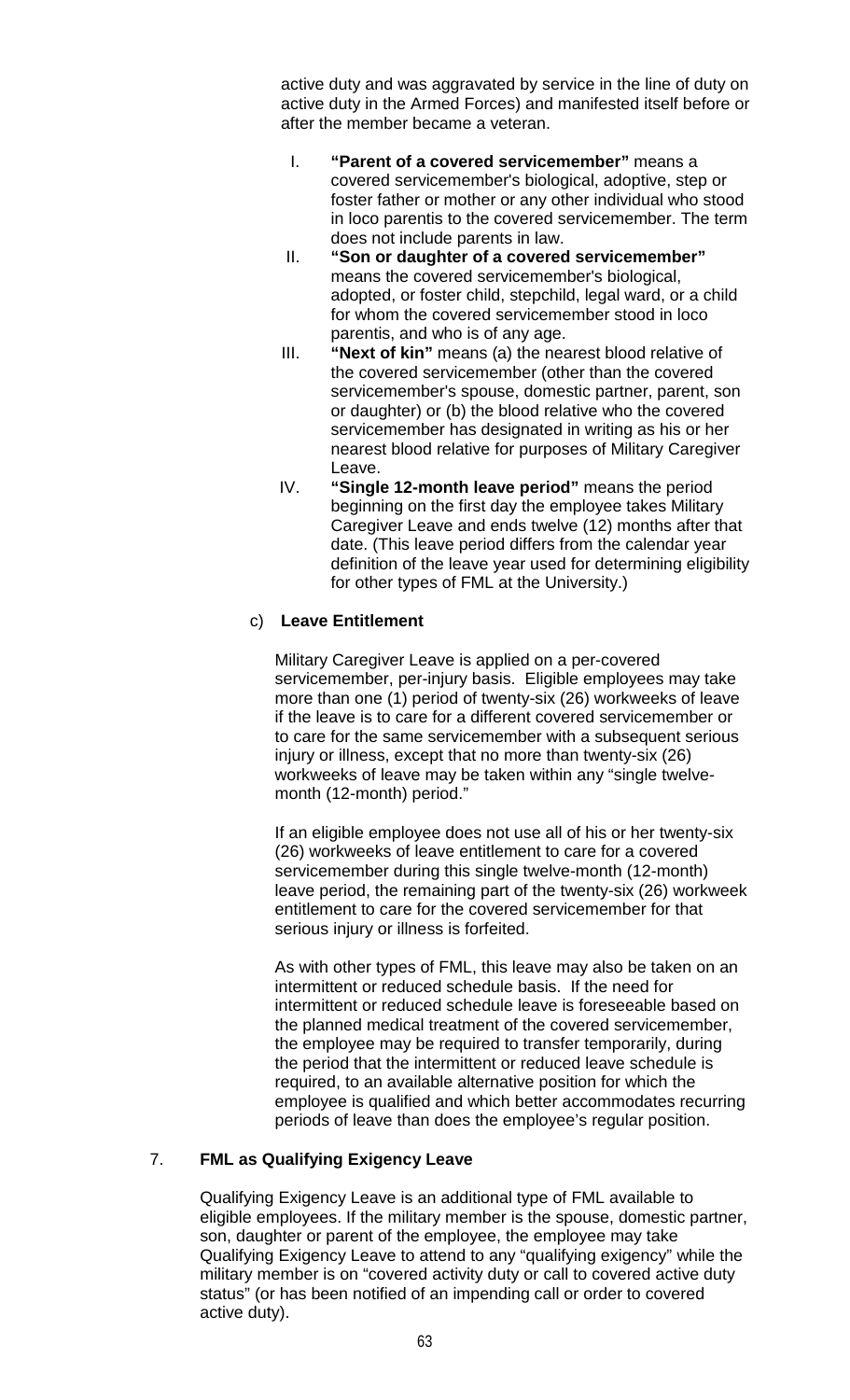## a. **Definitions Specific to Qualifying Exigency Leave**

- 1) **"Covered active duty or call to covered active duty status**" means:
	- a) In the case of a member of the regular Armed Forces: duty during the deployment to a foreign country.
	- b) In the case of a member of the Armed Forces Reserve: duty during the deployment of the military member of the Armed Forces to a foreign country under a Federal call or order to active duty in support of a contingency operation as defined by the FMLA.
- 2) "**Qualifying exigency**" is defined as any one of the following, provided that the activity relates to the military member's covered active duty or call to covered active duty status:
	- a) Short notice deployment to address issues that arise due to the covered military member being notified of an impending call to covered active duty seven (7) or fewer calendar days prior to the date of deployment;
	- b) Military events and activities, including official ceremonies;
	- c) Childcare and school activities for a child of the military member who is either under age eighteen (18) or incapable of self-care;
	- d) Financial and legal arrangements to address the military member's absence or to act as the military member's representative for purposes of obtaining, arranging, or appealing military service benefits while the military member is on covered active duty or call to active duty status and for the ninety (90) days after the termination of the military member's covered active duty status;
	- e) Counseling (provided by someone other than a health care provider) for the employee, for the military member, or for the child of the military member who is either under age eighteen (18) or incapable of self-care;
	- f) Rest and Recuperation (up to fifteen (15) days of leave for each instance) to spend time with the military member who is on short-term, temporary Rest and Recuperation leave during the period of deployment;
	- g) Post-deployment activities, including (a) attendance at ceremonies sponsored by the military for a period of ninety (90) days following termination of the military member's covered active duty status and (b) addressing issues that arise from the death of the military member while on covered active duty status;
	- h) Parental care for the parent of the military member when the parent is incapable of self-care; and
	- i) Additional activities related to the military member's covered active duty or call to active duty status when the employer and employee agree that such activity qualifies as an exigency and agree to both the timing and duration of the leave.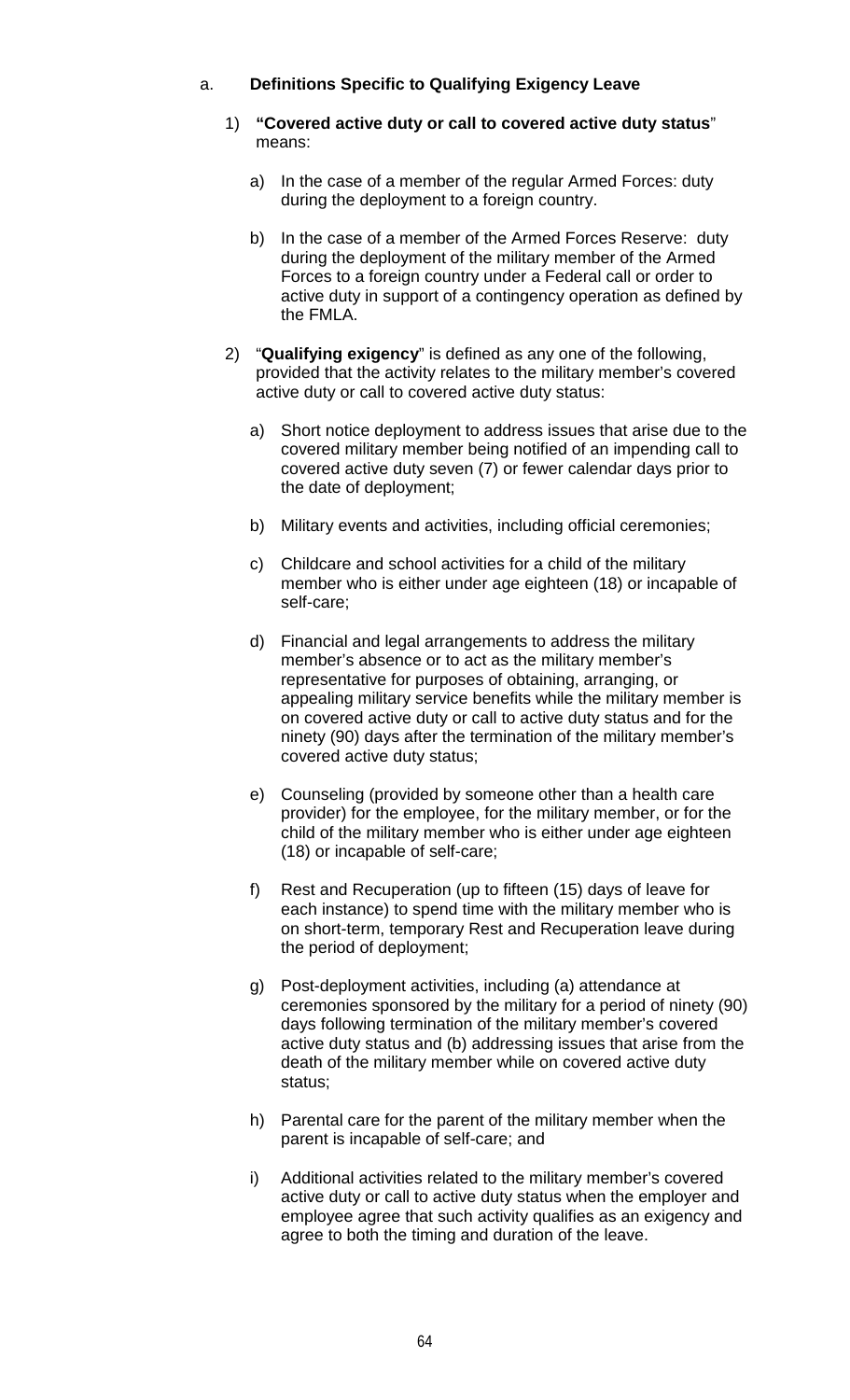## **E. Pregnancy Disability Leave**

During the period when an employee is disabled because of pregnancy, childbirth, or related medical condition, she is entitled to and the University shall grant her request for Pregnancy Disability Leave. Pregnancy Disability Leave may also be used for prenatal care.

For an employee disabled by pregnancy, childbirth or related medical condition, no eligibility requirements apply, such as minimum hours worked or length of service. If the employee is eligible for FML, pursuant to Section D., above, such leave shall be deducted from an employee's FML entitlement under the federal FMLA as well as her entitlement under the PDLL.

Pregnancy Disability Leave may be taken as a block leave or, when medically advisable, on an intermittent or reduced schedule basis. Only the amount of leave time actually taken may be counted against the employee's Pregnancy Disability Leave entitlement.

# 1. **Duration**

- a. An employee is entitled to Pregnancy Disability Leave for the period of actual disability up to four (4) months per pregnancy.
- b. If the employee continues to be disabled by pregnancy, childbirth, or related medical condition beyond four (4) months, a Medical Leave of Absence may be granted in accordance with Section C., above.
- c. Following Pregnancy Disability Leave, the employee may be eligible for Parental Leave, pursuant to Section D.5., above, to care for her newborn child. The total FML taken for a combination of Pregnancy Disability Leave and Parental Leave shall not exceed seven (7) months in a calendar year.

# 2. **Use of Accrued Paid Leave**

An employee on Pregnancy Disability Leave may elect to substitute accrued sick leave, vacation, and/or PTO (if applicable) for leave without pay.

#### 3. **Transfer and Other Reasonable Accommodations As Alternatives To Or In Addition To Pregnancy Disability Leave.**

- a. **Transfer at the Request of the Employee.** The University shall temporarily transfer a pregnant employee to a less strenuous or hazardous position upon the request of the employee when such transfer is medically advisable according to the employee's health care provider, if the transfer can be reasonably accommodated. For the purpose of this section, a temporary transfer includes a temporary modification of the employee's own position to make it less strenuous or hazardous. A temporary transfer under this section is considered time worked and shall not be counted toward an employee's entitlement of up to four (4) months of Pregnancy Disability Leave, unless the employee is also taking leave on an intermittent or reduced schedule basis. When the employee's health care provider certifies that the transfer is no longer medically advisable, the University shall return the employee to her same position or a comparable position in accordance with Section E.5., below.
- b. **Transfer to Reasonably Accommodate Employee's Need for Intermittent or Reduced Schedule Leave.** When the employee's health care provider states in a medical certification that it is medically advisable for the employee to take Pregnancy Disability Leave on an intermittent or reduced schedule basis, the University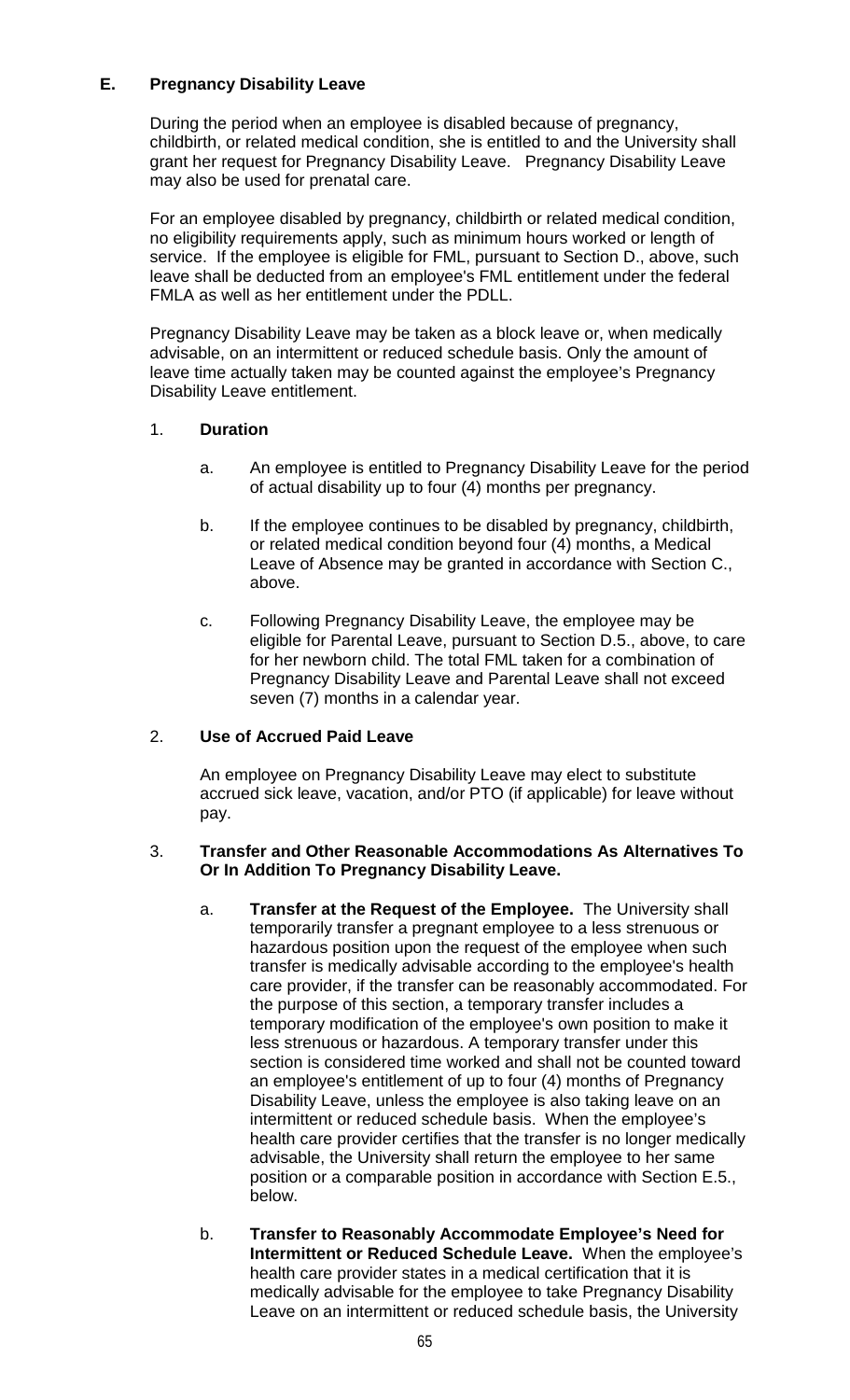may, at its sole non-grievable discretion, transfer the employee temporarily to an available alternative position that meets the needs of the employee, provided the employee meets the qualifications of the alternative position. When the employee's health care provider certifies that the intermittent or reduced schedule leave is no longer medically advisable, the University shall return the employee to her same position or a comparable position in accordance with Section E.5., below.

c. **Other Reasonable Accommodations.** If the employee's health care provider certifies that reasonable accommodation(s) other than transfer and/or leave on an intermittent or reduced schedule basis are medically advisable, the University shall engage in the interactive process with the employee to identify and implement the reasonable accommodation(s) that are appropriate under the circumstances.

# 4. **Certification**

- a. When an employee requests a reasonable accommodation, transfer, or leave due to pregnancy, childbirth, or related medical condition, the University may, at its discretion, require that the employee's request be supported by written medical certification issued by the employee's health care provider.
- b. When a medical certification is requested in connection with the employees' request for reasonable accommodation or transfer, it shall contain the following: (a) a description of the requested accommodation or transfer, (b) a statement describing the medical advisability of the requested reasonable accommodation or transfer, and (c) the date on which the need for reasonable accommodation became or will become medically advisable and the estimated duration of the reasonable accommodation or transfer.
- c. When a medical certification is requested in connection with an employee's request for leave, it shall contain the following: (a) a statement that the employee needs to take Pregnancy Disability Leave because she is disabled by pregnancy, childbirth, or a related medical condition, and (b) the date on which the employee became disabled because of pregnancy and the estimated duration of the leave.
- d. Failure to provide certification for reasonable accommodation, transfer, or leave within the requested time period or as soon as reasonably possible under the circumstances may result in delay of the leave until the required certification is provided.
- e. The University may, at its discretion, require that an employee returning to work immediately following Pregnancy Disability Leave provide a written medical release prior to returning to work.

# 5. **Reinstatement after Pregnancy Disability Leave**

The date of reinstatement from the Pregnancy Disability Leave is typically determined by agreement between the University and the employee when the leave is granted. If the actual reinstatement date differs from the original agreement or no agreement was made and the employee is returning directly from PDL, the University shall reinstate the employee within two (2) business days or, when two (2) business days is not feasible, as soon as possible after the employee notifies the University of her readiness to return.

If the employee is returning to work directly following the end of the Pregnancy Disability Leave, she shall not be reinstated from her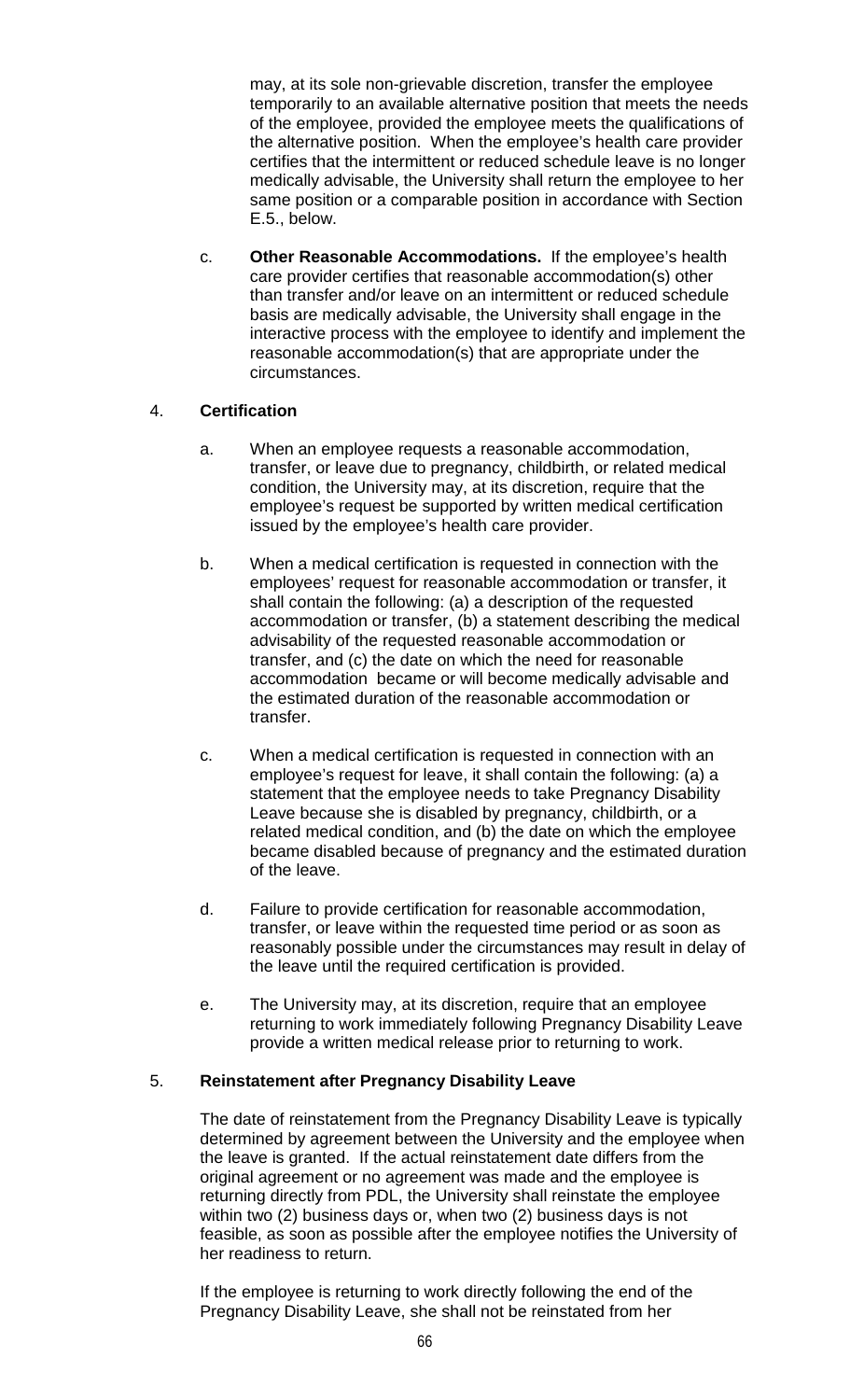Pregnancy Disability Leave until a medical release certification is provided to the University within the time limits specified by the Department. A medical release certification shall include a statement by the employee's health care provider of the employee's ability to perform the essential functions of the position, with or without reasonable accommodation.

An employee who has taken Pregnancy Disability Leave shall be reinstated to the same position, provided that the employee returns to work immediately upon termination of the Pregnancy Disability Leave and provided that the aggregate duration of all leaves granted for a given pregnancy does not exceed four (4) months. If the same job has been abolished or affected by layoff, the employee shall be reinstated to a comparable position if the employee would have been entitled to the comparable position if she had been continuously working. If a comparable position is not available on the employee's scheduled date of reinstatement but a comparable position or positions become available within sixty (60) days thereafter, the University shall notify the employee of the position(s). If the employee is reinstated within that sixty-day (60-day) period, the period between the employee's originally scheduled date of reinstatement and her actual reinstatement shall not be counted for purposes of any employee pay or benefits.

## 6. **Continuation of Health Benefits**

A benefits-eligible employee on Pregnancy Disability Leave shall be entitled to continue participation in health plan coverage (medical, dental, and vision) as set forth in Section D.1.h.4., above, whether or not the Pregnancy Disability Leave also qualifies as FML.

## **F. JURY DUTY/GRAND JURY DUTY**

Any full-time or part-time employee on any shift or work schedule shall be granted leave with pay for actual time spent on jury service and grand jury service and in related travel, not to exceed the number of hours in the employee's normal work day and the employee's normal workweek. Upon request, the University will endeavor to accommodate an employee's summons to jury duty with a change in shift assignment.

#### **G. VOTING**

An employee shall be granted leave with pay, up to a maximum of two hours, for voting in a statewide primary or general election if the employee is scheduled to work eight hours or more on that day and does not have time to vote outside of working hours.

#### **H. BLOOD DONATIONS**

An employee may be granted leave with pay, up to a maximum of two hours, for donating blood during regularly scheduled hours of work.

#### **I. ADMINISTRATIVE OR LEGAL PROCEEDINGS**

- 1. When an employee is attending administrative or legal proceedings on behalf of the University or is subpoenaed by the University to appear as a witness on its behalf in an administrative or legal proceeding, leave without loss of straight-time pay will be granted for actual time spent in the proceedings and in related travel not to exceed the number of hours in the employee's normal work day and workweek.
- 2. Leave with pay shall not be granted when an employee is the plaintiff or defendant in a proceeding, is called or subpoenaed as a paid expert witness not on behalf of the University, or is called or subpoenaed because of duties for another employer.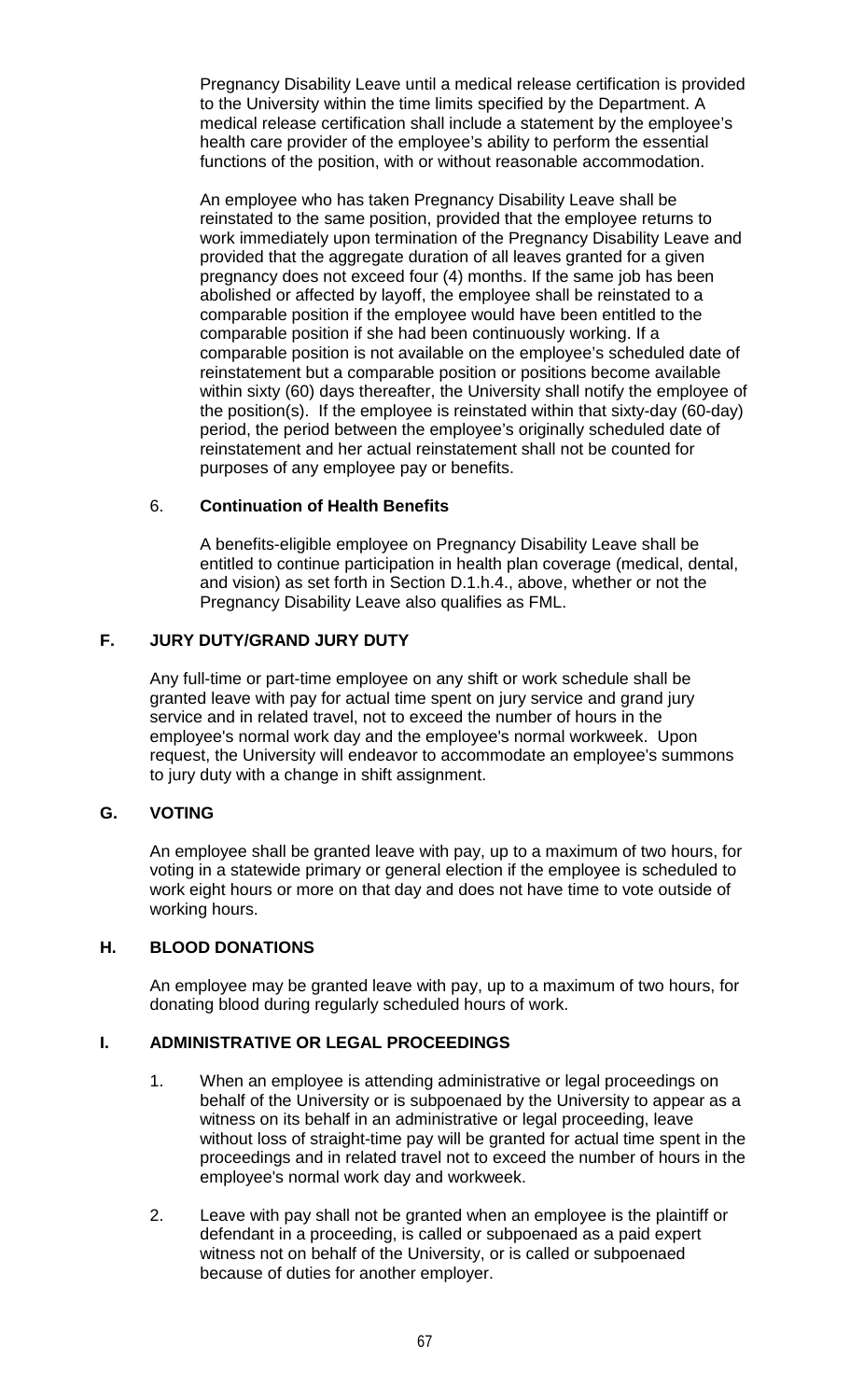3. The granting of leave without loss of straight-time pay status for other employment-related situations where an employee has been subpoenaed shall be at the sole non-grievable, non-arbitrable discretion of the University.

## **J. EMERGENCIES**

In the event of natural or man-made emergencies, an employee may be granted leave with straight-time pay during regularly scheduled hours of work for the period of time authorized by the University. The granting of such leave and the period of time shall be at the sole, non-grievable discretion of the University.

# **K. UNIVERSITY FUNCTIONS**

At the sole, non-grievable discretion of the University and on a campus/Laboratory basis and within a campus/Laboratory basis, an employee may be granted leave during regularly-scheduled hours of work to attend Commencement exercises, Charter Day exercises and other University meetings or functions as designated by the University. Such leave, when granted, shall be without loss of straight-time pay.

## **L. MILITARY LEAVE**

1. Eligibility for Pay and Benefits

An employee is entitled to Temporary Military Leave for Training (Military Reserve Training Leave), Extended Military Leave, Emergency National Guard Leave, and Military Leave for Physical Examinations, provided that the employee gives advance written notice of the leave except when such notice is precluded by military necessity, impossibility or unreasonableness. In appropriate circumstances, the University may require verification of an employee's military orders. Employees are responsible for informing their supervisors in advance of the need to take time off as soon as possible under the circumstances, depending on the nature of the leave.

## **M. MILITARY SPOUSE/DOMESTIC PARTNER LEAVE**

- 1. An employee who is a spouse or domestic partner of a member of the Armed Forces, National Guard, or Reserves may take this leave during a "qualified leave period" when the employee's spouse or domestic partner is on leave from a "period of military conflict." A "qualified leave period" for this type of leave means the period during which the qualified member is on leave from deployment during a period of military conflict. An eligible employee will be entitled to up to a maximum of ten (10) days of unpaid leave during a qualified leave period. "Qualified member" and "period of military conflict" are terms defined in Section M.3., below.
- 2. To be eligible for this leave, an employee must satisfy all of the following criteria:
	- a. Be a spouse or domestic partner of a qualified member,
	- b. Perform services for the University for an average of twenty (20) or more hours per week,
	- c. Provide the University with notice of the employee's intention to take the leave within two (2) business days of receiving official notice that the qualified member will be on leave from deployment, and